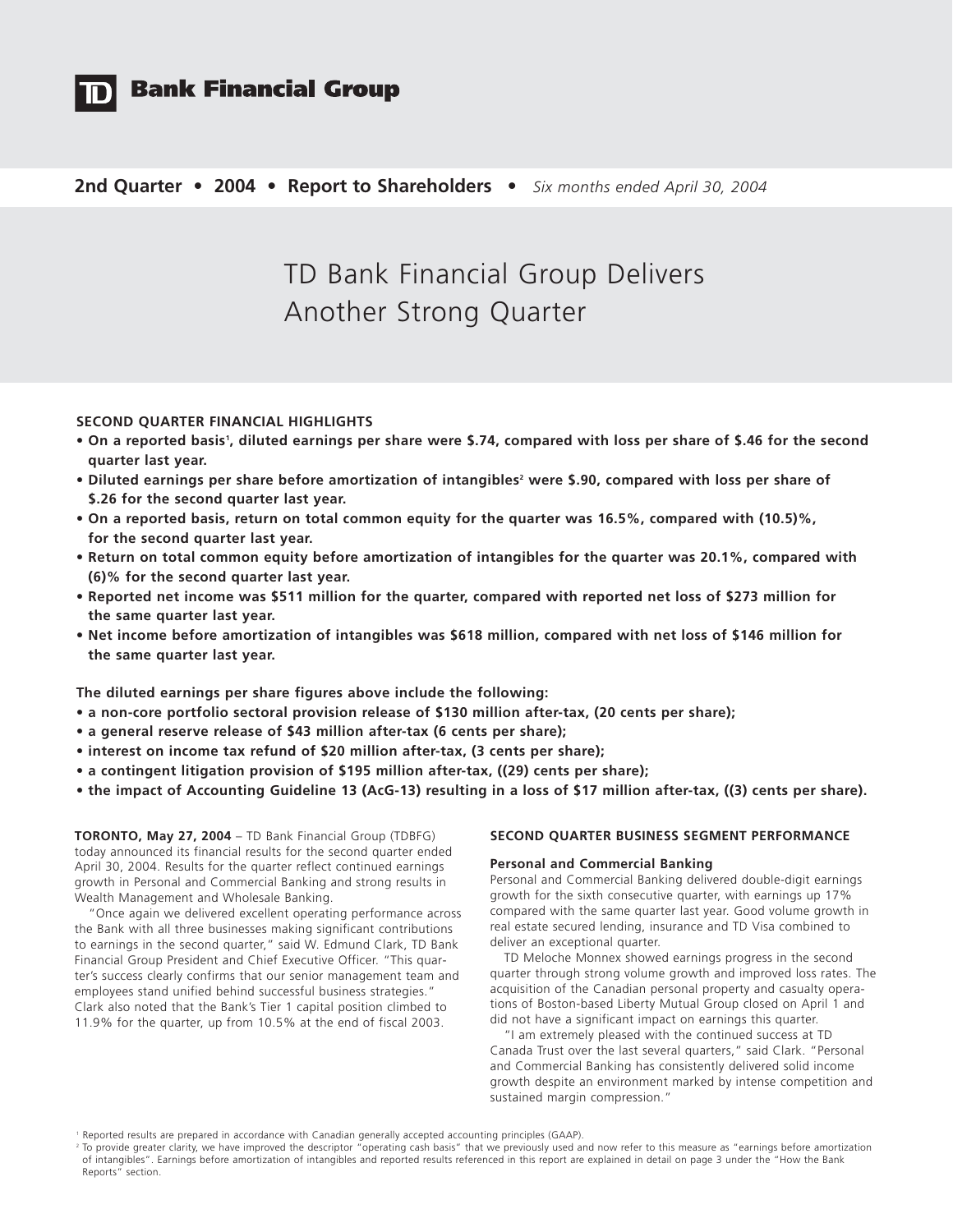The Laurentian Bank branch acquisition in Ontario and Western Canada added one percentage point to revenue growth in the segment in the second quarter and integrations are on track. The Bank expects to complete the Laurentian branch integrations in the third quarter.

This quarter saw higher than normal expense growth, a reflection of the Laurentian and Liberty Mutual acquisitions. This does not reflect a change in the commitment to lower Personal and Commercial Banking's cost base over the long term. Overall expenses were up 7% for the quarter, although the efficiency ratio improved slightly to 59.4%, from 59.7% for the same quarter last year.

#### **Wealth Management**

The Bank's Wealth Management business delivered another quarter of strong performance. Continued robust trading volumes and stable market levels created a positive environment for the Bank's integrated wealth management business. Higher marketing expenses from TD Waterhouse USA this quarter resulted in slightly lower earnings versus the first quarter.

"The integrated wealth management strategy is clearly on track and performing well," explained Clark. "This quarter saw strong broad-based earnings performance across discount brokerage, investment advice and mutual funds."

TD Mutual Funds posted a particularly strong quarter, bolstered by a successful RRSP season. With back-to-back strong quarters, TD Mutual Funds now holds the industry's number two net sales position for fiscal 2004. April established another record for mutual fund assets under management at \$34 billion.

#### **Wholesale Banking**

Wholesale Banking translated favourable capital markets into strong earnings performance this quarter. Led by robust equity markets as well as continued improvements in credit quality, TD Securities posted a strong quarter. TD Securities' results also benefited from securities gains realized in its equity investments portfolio.

"Wholesale Banking delivered better than expected results for the second consecutive quarter by capitalizing on the continued strength of the capital markets," said Clark. "Since Wholesale Banking results will always have some measure of dependence on market performance, it would be optimistic to expect this business to maintain the current pace for the remainder of the year."

#### **Corporate**

The Bank added \$195 million after-tax (\$300 million pre-tax) to its contingent litigation reserves in the second quarter. The Bank has some situations in the non-core portfolio, the most notable of which is Enron, where it faces potential litigation. "I want to be clear that we remain comfortable that our actions in relation to Enron were entirely legal and consistent with market practices at

the time," said Clark. "However, the reserve is a reflection of today's uncertain and difficult litigation environment and we feel it is prudent to recognize that at some point, it may well be expedient to settle and put these issues behind us."

Hedge accounting guideline change AcG-13, introduced in November 2003 requires the Bank to mark-to-market the credit protection on its corporate loan book while not marking-to-market the loan book itself, and as a result, the Bank recorded a 3 cent per share loss this quarter. The Bank expects that AcG-13 will result in some periodic profit and loss volatility, particularly as related to credit protection, but this volatility is not indicative of the economics of the corporate loan portfolio or the underlying business performance in Wholesale Banking.

Continued improvements in credit quality resulted in a release of \$130 million after-tax (\$200 million pre-tax) in sectoral provisions and \$43 million after-tax (\$67 million pre-tax) in general provisions this quarter. The Bank also received \$20 million after-tax (\$31 million pre-tax) in interest on an income tax refund recorded in the second quarter.

# **ORGANIZATIONAL ANNOUNCEMENT**

Ed Clark also announced organizational changes that will leverage the skills of the Bank's executive team. Michael Foulkes will assume leadership for TD Waterhouse International's operations as President and Chief Executive Officer TD Waterhouse International, based in the UK. Paul Douglas will take on leadership of the Commercial Bank as President Commercial Banking.

"With our business strategies clearly articulated, it is critical that we have the right leadership team in place to effectively implement these strategies. Michael's experience in leading our technology and operations groups and, most recently, our commercial bank, ideally position him to lead our international wealth management business as it leverages our UK discount brokerage platform to continue to drive profitable growth. With the progress we've made on winding down our non-core corporate business, we are able to free Paul up to take on this new position. As the leader of our commercial bank, Paul will be able to leverage his in-depth credit knowledge and proven client relationship skills as we continue to aggressively build our commercial banking business," said Clark.

#### **CONCLUSION**

"This was a very successful quarter because we have been able to buy back shares and set up reserves while still growing Tier 1 capital by eight per cent," said Clark. "This was possible because our businesses delivered strong results and because we effectively managed our capital. With two very solid quarters behind us, I am confident that we will continue to consistently execute against our strategies."

(As reported Thursday, May 27, 2004)

#### **Caution regarding forward-looking statements**

*From time to time, the Bank makes written and oral forward-looking statements, including in this report, in other filings with Canadian regulators or the U.S. Securities and Exchange Commission (SEC), and in other communications. All such statements are made pursuant to the "safe harbour" provisions of the United States Private Securities Litigation Reform Act of 1995. Forward-looking statements include, among others, statements regarding the Bank's objectives and strategies to achieve them, the outlook for the Bank's business lines, and the Bank's anticipated financial performance. Forward-looking statements are typically identified by words such as "believe", "expect", "may" and "could". By their very nature, these statements are subject to inherent risks and uncertainties, general and specific, which may cause actual results to differ materially from the expectations expressed in the forward-looking statements. Some of the factors that could cause such differences include: the credit, market, liquidity, interest rate, operational and other risks discussed in the management discussion and analysis section of this report and in other regulatory filings made in Canada and with the SEC, including the Bank's 2003 Annual Report; general business and economic conditions in Canada, the United States and other countries in which the Bank conducts business; the effect of changes in monetary policy; the degree of competition in the markets in which the Bank operates, both from established competitors and new entrants; legislative and regulatory developments; the accuracy and completeness of information the Bank receives on customers and counterparties; the timely development and introduction of new products and services in receptive markets; the Bank's ability to complete and integrate acquisitions; the Bank's ability to attract and retain key executives; reliance on third parties to provide components of the Bank's business infrastructure; technological changes; change in tax laws; unexpected judicial or regulatory proceedings; unexpected changes in consumer spending and saving habits; the possible impact on the Bank's businesses of international conflicts and terrorism; acts of God, such as earthquakes; and management's ability to anticipate and manage the risks associated with these factors and execute the Bank's strategies within a disciplined risk environment. The preceding list is not exhaustive of all possible factors. Other factors could also adversely affect the Bank's results. For more information, please see the discussion starting on page 32 of the Bank's 2003 Annual Report concerning the effect certain key factors could have on actual results. All such factors should be considered carefully when making decisions with respect to the Bank, and undue reliance should not be placed on the Bank's forward-looking statements. The Bank does not undertake to update any forward-looking statements, written or oral, that may be made from time to time by or on its behalf.*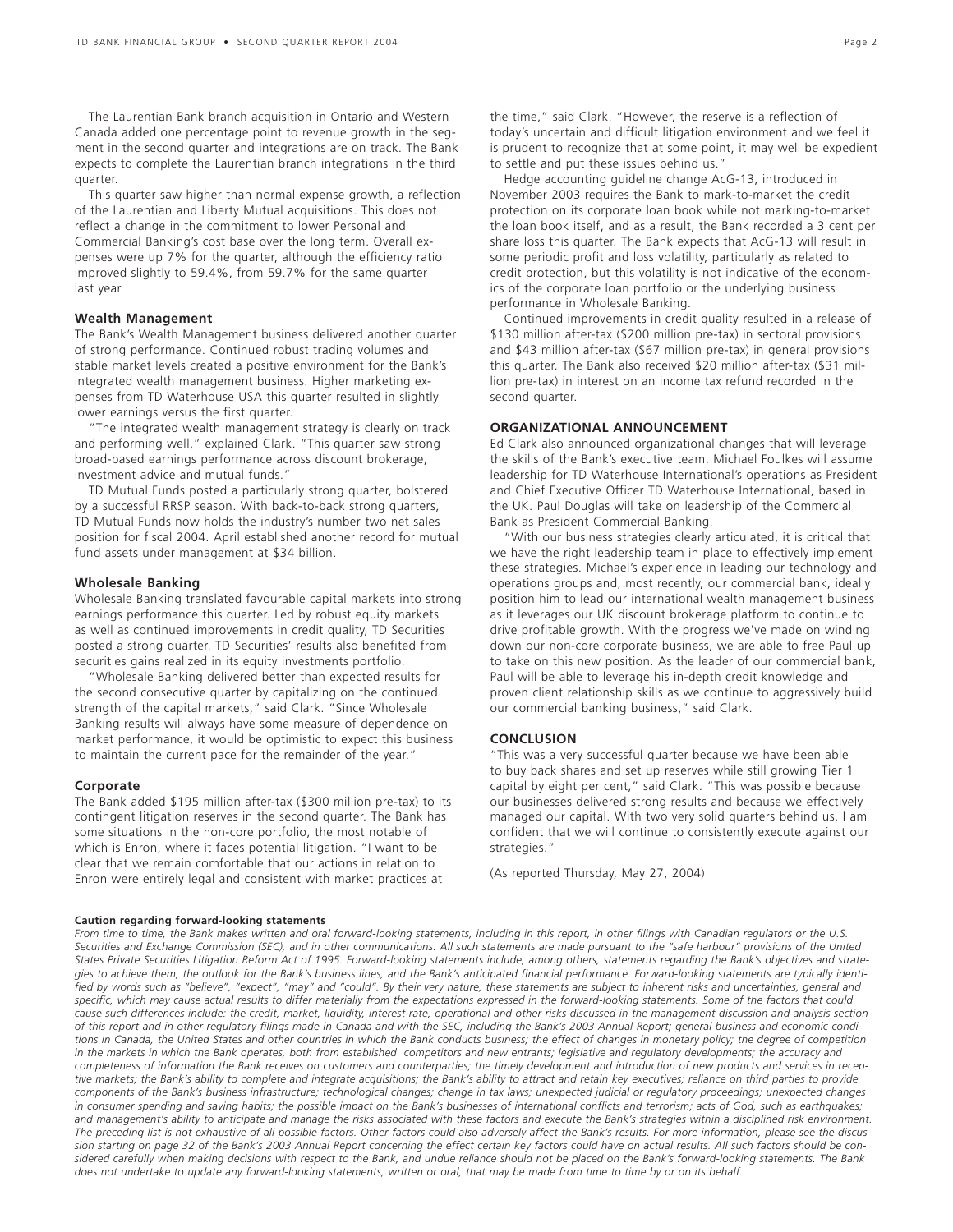# **SHAREHOLDER AND INVESTOR INFORMATION**

# **Shareholder Services**

Call the Shareholders Relations department at (416) 944-6367 or toll free at 1-866-756-8936 or e-mail tdshinfo@td.com. Shareholder information is also available by calling toll free in Canada or the United States: 1-800-4NEWS-TD (1-800-463-9783). In Toronto, call: (416) 982-NEWS [(416) 982-6397].

Internet website: www.td.com Internet e-mail: customer.service@td.com

# **General Information**

Contact Corporate & Public Affairs (416) 982-8578

Products and services: Contact TD Canada Trust, 24 hours a day, seven days a week: 1-866-567-8888 French: 1-866-233-2323 Cantonese/Mandarin: 1-800-328-3698 Telephone device for the deaf: 1-800-361-1180

#### **Annual Meeting**

Wednesday, March 23, 2005

**Online Investor Presentation:** Full financial statements and a presentation to investors and analysts (available on May 27) are accessible from the home page of the TD Bank Financial Group website, www.td.com/investor/calendar.jsp.

**Webcast of Call:** A live audio and video internet webcast of TD Bank Financial Group's quarterly earnings conference call with investors and analysts is scheduled on May 27, 2004 at 3:30 p.m. EDT. The call is webcast via the TD Bank Financial Group website at www.td.com. In addition, recordings of the presentations are archived on TD's website and will be available for replay for a period of at least one month.

**Quarterly Earnings Conference Call:** Instant replay of the teleconference is available from May 27, 2004 to June 24, 2004. Please call 1-877-289-8525 toll free, in Toronto (416) 640-1917, passcode 21049196 (pound key).

**Software Required for Webcast:** A Netscape Navigator 4.5 or Microsoft Internet Explorer 4.0 browser or better is required to access the webcast via the internet. Real Player is also required to access the webcast. To download Real Player, go to www.real.com.

# **MANAGEMENT'S DISCUSSION AND ANALYSIS OF OPERATING PERFORMANCE**

#### **How the Bank Reports**

The Bank prepares its financial statements in accordance with Canadian generally accepted accounting principles (GAAP), which are presented on pages 11 to 20 of this Second Quarter Report to Shareholders. The Bank refers to results prepared in accordance with GAAP as the "reported basis".

The Bank also utilizes earnings before the amortization of intangibles to assess each of its businesses and to measure overall Bank performance. To arrive at this measure, the Bank removes amortization of intangibles from reported basis earnings. Previously the Bank reported operating cash basis earnings. Since the only distinction between operating cash basis and reported basis earnings in 2003 was the amortization of intangibles (as there were no special items), the Bank now refers to earnings before amortization of intangibles as it is a better description of this measure.

The majority of the Bank's intangible amortization relates to the Canada Trust acquisition in fiscal 2000. The Bank excludes amortization of intangibles as this approach ensures comparable treatment with goodwill which is not amortized. Consequently, the Bank believes that earnings before amortization of intangibles provides the reader with an understanding of the Bank's results that can be consistently tracked from period to period.

As explained, earnings before amortization of intangibles is different from reported results determined in accordance with GAAP. Earnings before amortization of intangibles and related terms used in this report are not defined terms under GAAP, and therefore may not be comparable to similar terms used by other issuers. The table on the following page provides a reconciliation between the Bank's earnings before amortization of intangibles and its reported results.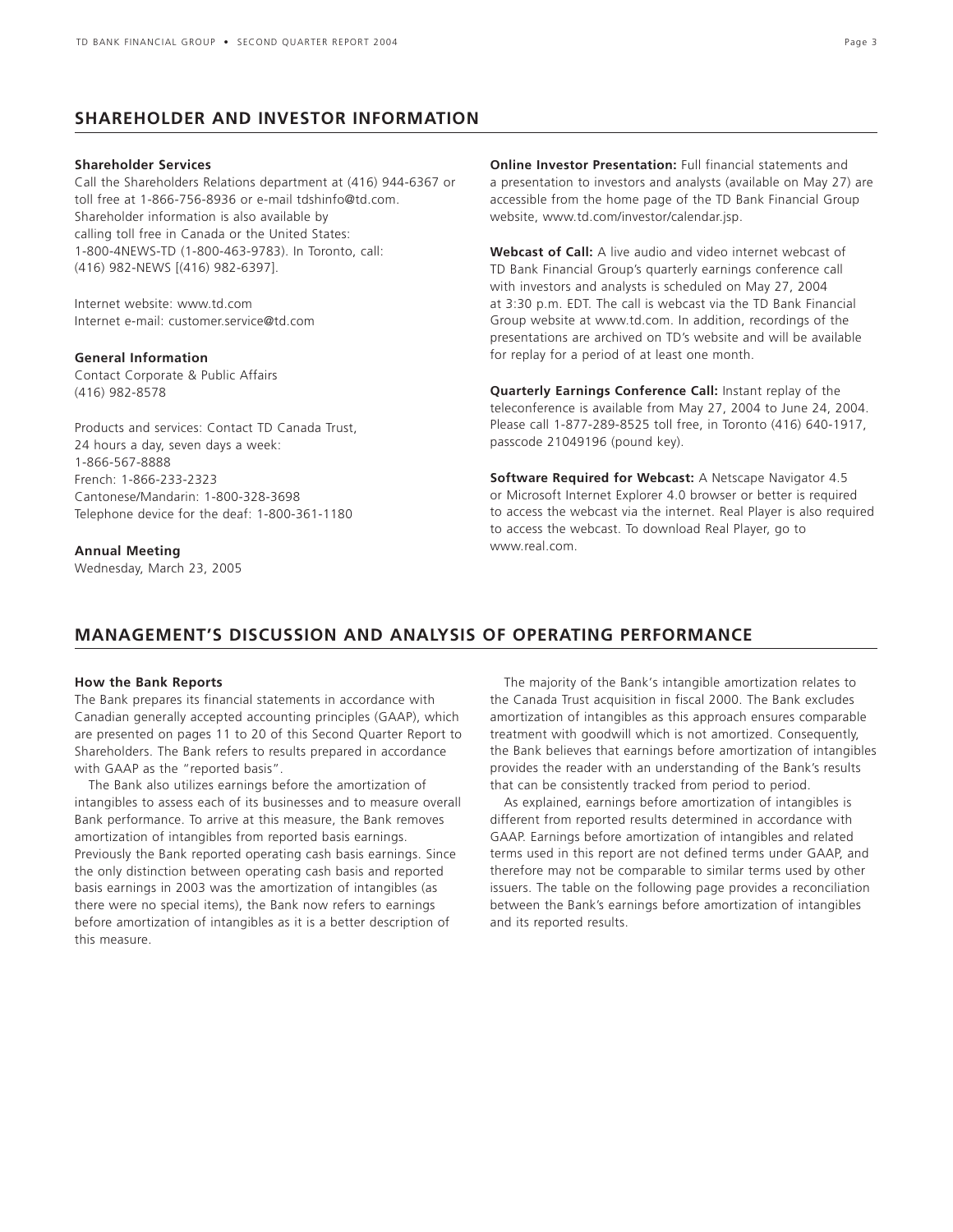#### **Reconciliation of earnings before amortization of intangibles to reported results** (unaudited)

|                                                                                                                                                                                            |    | For the three months ended       |                |                             | For the six months ended |                                  |    |                                |
|--------------------------------------------------------------------------------------------------------------------------------------------------------------------------------------------|----|----------------------------------|----------------|-----------------------------|--------------------------|----------------------------------|----|--------------------------------|
| (millions of dollars)                                                                                                                                                                      |    | April 30<br>2004                 |                | April 30<br>2003            |                          | April 30<br>2004                 |    | April 30<br>2003               |
| Net interest income<br>Provision for (reversal of) credit losses<br>Other income<br>Non-interest expenses                                                                                  | \$ | 1,484<br>(192)<br>1,285<br>2,109 | $\mathfrak{F}$ | 1,445<br>98<br>968<br>2,365 | \$                       | 2,960<br>(296)<br>2,598<br>3,864 | \$ | 2,835<br>210<br>2,137<br>4,110 |
| Income (loss) before provision for income taxes<br>and non-controlling interest<br>Provision for income taxes<br>Non-controlling interest                                                  |    | 852<br>211<br>23                 |                | (50)<br>73<br>23            |                          | 1,990<br>544<br>46               |    | 652<br>272<br>46               |
| Net income (loss) before amortization of intangibles and<br>preferred dividends<br>Amortization of intangibles, net of income taxes                                                        | \$ | 618<br>107                       | \$             | (146)<br>127                | s                        | 1,400<br>286                     | \$ | 334<br>260                     |
| Net income (loss)<br>Preferred dividends                                                                                                                                                   | \$ | 511<br>21                        | \$             | (273)<br>22                 | Ś.                       | 1,114<br>42                      | \$ | 74<br>45                       |
| Net income (loss) applicable to common shares - reported basis                                                                                                                             | s  | 490                              | \$             | (295)                       | \$.                      | 1,072                            | \$ | 29                             |
| Basic net income (loss) per common share – reported basis<br>Diluted net income (loss) per common share – reported basis<br>Basic net income (loss) per common share – before amortization | \$ | .74<br>.74                       | \$             | (.46)<br>(.46)              | \$                       | 1.63<br>1.62                     | \$ | .04<br>.04                     |
| of intangibles<br>Diluted net income (loss) per common share – before amortization                                                                                                         |    | .91                              |                | (.26)                       |                          | 2.07                             |    | .45                            |
| of intangibles                                                                                                                                                                             |    | .90                              |                | (.26)                       |                          | 2.05                             |    | .44                            |

Certain comparative amounts have been reclassified to conform with current period presentation.

#### **Net Income (Loss)**

Reported net income was \$511 million for the second quarter, compared with a net loss of \$273 million in the same quarter last year. Reported basic and diluted earnings per share were \$.74, compared with a loss per share of \$.46 in the same quarter last year. Reported return on total common equity, on an annualized basis was 16.5% for the quarter compared with (10.5)% last year.

Net income before amortization of intangibles for the second quarter was \$618 million, compared with a net loss of \$146 million for the same quarter last year. Basic earnings per share before amortization of intangibles were \$.91, compared with a loss per share of \$.26 in the same quarter last year. Diluted earnings per share before amortization of intangibles were \$.90 for the quarter, compared with a loss per share of \$.26 in the same quarter last year. Return on total common equity before amortization of intangibles, on an annualized basis was 20.1% for the quarter as compared with (6.0)% last year.

For the six months ended April 30, 2004, reported net income was \$1,114 million, compared with \$74 million in the same period last year. Reported basic earnings per share were \$1.63 for the six months ended April 30, 2004, compared with \$.04 in the same period last year. Reported diluted earnings per share were \$1.62 for the six months ended April 30, 2004, compared with \$.04 in the same period last year. Reported return on total common equity, on an annualized basis was 18.2% for the six months ended April 30, 2004, compared with .5% last year.

Net income before amortization of intangibles for the six months ended April 30, 2004 was \$1,400 million, compared with \$334 million for the same period last year. Basic earnings per share before amortization of intangibles were \$2.07 for the six months ended April 30, 2004, compared with \$.45 in the same period last year. Diluted earnings per share before amortization of intangibles were \$2.05 for the six months ended April 30, 2004, compared with \$.44 in the same period last year. Return on total common equity before amortization of intangibles, on an annualized basis was 23.1% for the six months ended April 30, 2004 as compared with 5.1% last year.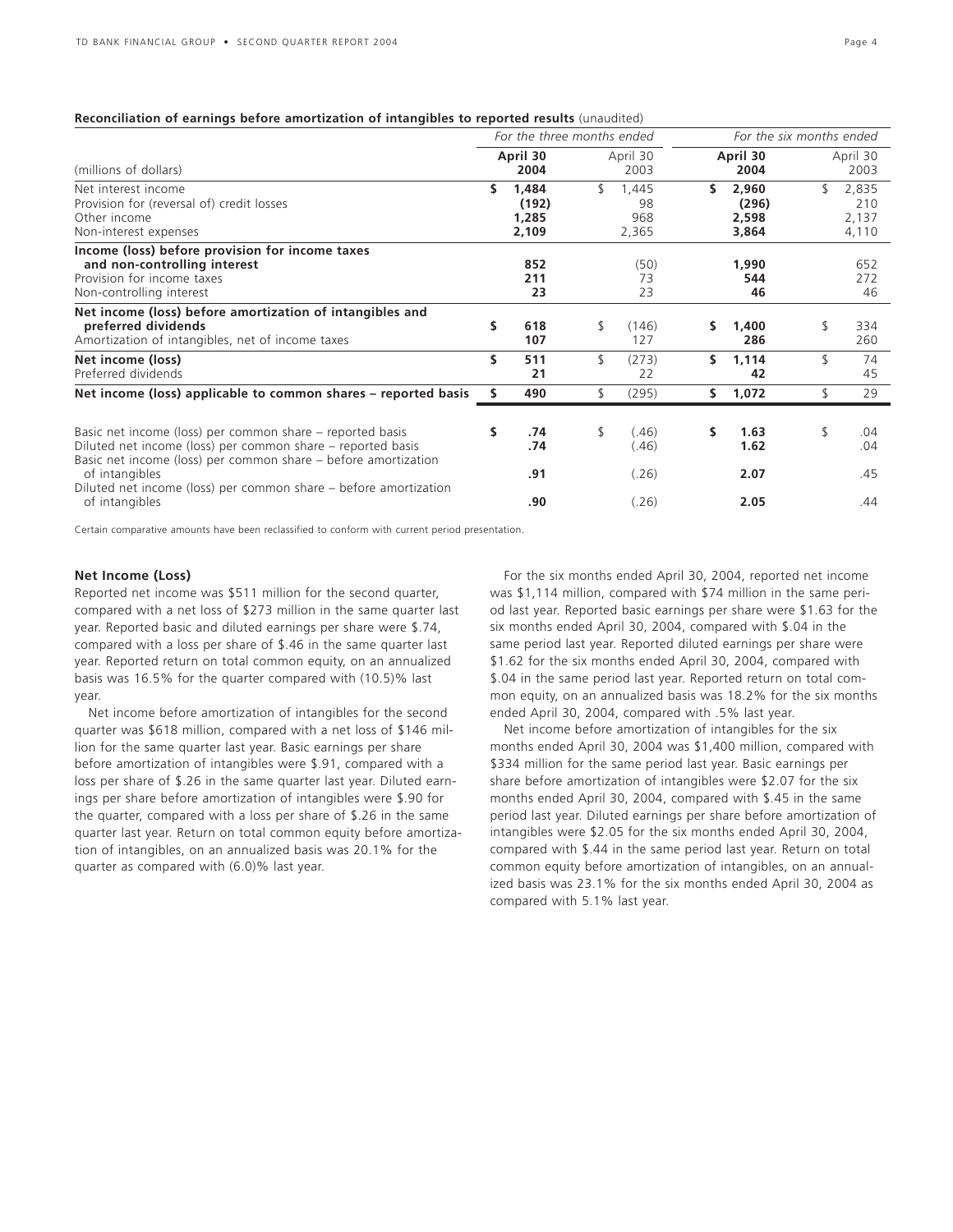#### **Economic Profit and Return on Invested Capital**

The Bank utilizes economic profit as a tool to measure shareholder value creation. Economic profit is net income before amortization of intangibles less preferred dividends and a charge for average invested capital. Average invested capital is equal to average common equity plus the average cumulative after-tax amounts of goodwill and intangible assets amortized as of the reporting date. The rate used in the charge for capital is the equity cost of capital calculated using the Capital Asset Pricing Model. The charge represents an assumed minimum return required by common shareholders on the Bank's invested capital. The Bank's goal is to achieve positive and growing economic profit.

Return on invested capital (ROIC) is net income before amortization of intangibles less preferred dividends, divided by average invested capital. ROIC is a variation on the economic profit measure that is useful in comparison to the equity cost of capital. Both ROIC and the cost of capital are percentage rates, while economic profit is a dollar measure. When ROIC exceeds the equity cost of capital, economic profit is positive. The Bank's goal is to maximize economic profit by achieving ROIC that exceeds the equity cost of capital.

Economic profit and ROIC are not defined terms under GAAP, and therefore may not be comparable to similar terms used by other issuers. The table below provides a reconciliation between the Bank's economic profit and net income before amortization of intangibles. Earnings before amortization of intangibles and related terms are discussed in the "How the Bank Reports" section.

#### **Reconciliation of economic profit (loss) and net income (loss) before amortization of intangibles**

|                                                                                                                              | For the three months ended |                       | For the six months ended |                       |  |  |
|------------------------------------------------------------------------------------------------------------------------------|----------------------------|-----------------------|--------------------------|-----------------------|--|--|
| (millions of dollars)                                                                                                        | April 30<br>2004           | April 30<br>2003      | April 30<br>2004         | April 30<br>2003      |  |  |
| Average common equity<br>Average cumulative amount of goodwill/intangible amortization,<br>net of income taxes               | \$12,058<br>2.791          | \$11.484<br>2.391     | \$11.839<br>2.727        | \$11,520<br>2,326     |  |  |
| Average invested capital<br>Rate charged for invested capital                                                                | 14,849<br>S.<br>10.7%      | 13,875<br>\$<br>10.9% | \$14.566<br>10.7%        | 13,846<br>\$<br>10.9% |  |  |
| Charge for invested capital <sup>1</sup><br>Net income (loss) before amortization of intangibles less<br>preferred dividends | 390<br>597                 | 395<br>(168)          | 775<br>1,358             | 776<br>289            |  |  |
| Economic profit (loss) <sup>1</sup>                                                                                          | 207                        | (563)<br>\$           | 583<br>S                 | (487)                 |  |  |
| Return on invested capital <sup>1</sup>                                                                                      | 16.4%                      | (5.7)%                | 18.7%                    | 3.8%                  |  |  |

<sup>1</sup> Includes a charge of \$26 million after-tax for the past amortization of goodwill that became impaired during the second quarter of 2003.

#### **Net Interest Income**

Net interest income on a reported basis was \$1,484 million this quarter, an increase of \$39 million from the same quarter last year. The increase in net interest income related to growth in margin lending in Wealth Management and increased business in Personal and Commercial Banking primarily as a result of the acquisition of Laurentian Bank branches. Net interest income related to Wholesale Banking also increased within the trading business but was partially offset by reduced net interest income in the lending portfolio.

For the six months ended April 30, 2004, net interest income on a reported basis was \$2,960 million, an increase of \$125 million from the same period last year. The increase in net interest income primarily related to Wholesale Banking where there were numerous factors contributing to the increase and included the mix of interest earning securities and derivatives within the various businesses of Wholesale Banking. The increase was partially offset by reduced net interest income in the lending portfolio as a result of reduced assets. Net interest income from margin lending in Wealth Management also contributed to the increase. In addition, results from recently acquired Laurentian branches in Personal and Commercial Banking added to growth. Real estate secured and consumer lending businesses also experienced increases in business activity.

Beginning in fiscal 2004, the Bank no longer discusses net interest income on a taxable equivalent basis (TEB) at the total Bank level, as it is not useful at that level. However, on a segmented basis, the Bank continues to report net interest income on a taxable equivalent basis. For further details, see the introductory discussion in the Bank's Management's Discussion and Analysis of TD's Businesses on page 9.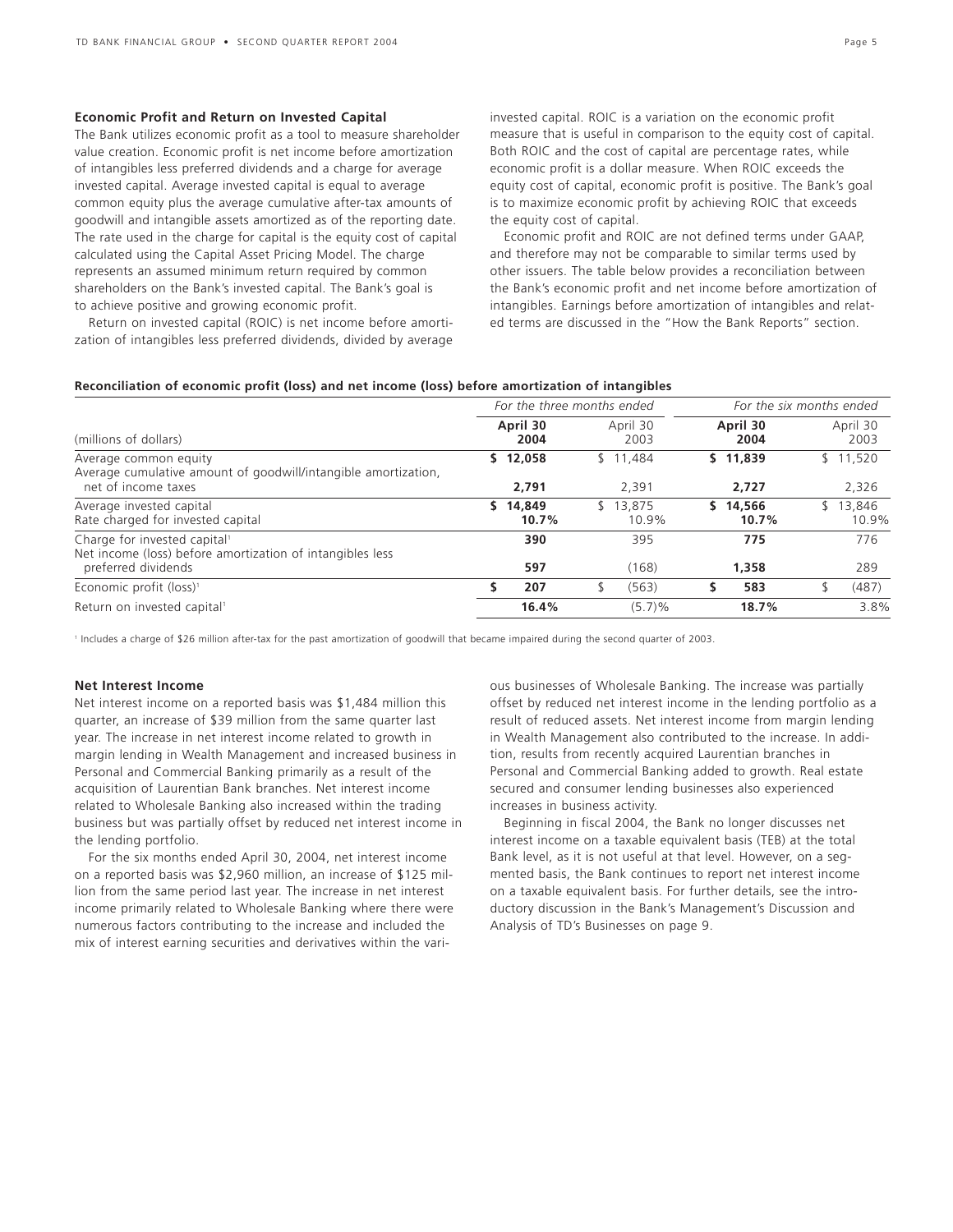# **Other Income**

Other income on a reported basis was \$1,285 million for the quarter, an increase of \$317 million or 33% from the same quarter last year.

The rise in other income reflected an increase in self-directed brokerage revenues of \$91 million or 45% compared with the same quarter a year ago. Average trades per day increased 62% to 126,000 from 78,000 a year ago. Full service brokerage revenue increased \$23 million from the same period in the prior year due to increased business volumes. Mutual fund management fees also increased by \$26 million as a result of an increase in assets under management relating to higher sales volumes and stronger markets. In the second quarter of 2003, the Bank recorded write downs of \$39 million in other income as a result of other than temporary impairments in certain international wealth management joint ventures. There were no such write downs in the second quarter of 2004.

The investment securities portfolio realized net gains of \$59 million this quarter compared with a net loss of \$23 million in the same quarter last year. The improvement is largely a result of stronger market conditions. Overall, the investment securities portfolio had a surplus over its book value of \$405 million compared with \$369 million at the end of 2003. Capital market revenues (which includes revenues from mergers and acquisitions, underwriting and equity sales commissions) increased \$28 million compared with the same quarter a year ago, reflecting stronger new issuance activity, higher trading volumes and improved market share. In addition, losses on derivative and loan sales in the non-core lending portfolio decreased from \$31 million last year to a positive \$15 million this quarter, a result of improved credit conditions which have resulted in higher market valuations of the remaining derivative positions and loans sold during the quarter. However, trading income reported in other income decreased by \$84 million compared with the same quarter last year, due to the change in mix between net interest income and trading income within the trading business. Corporate credit fees also decreased by \$28 million or 42%. In addition, the Bank incurred \$27 million of losses, net of accrual costs due to the credit default swap protection losses that resulted from the adoption of the new accounting guideline on hedging relationships (see Note 1 of the Consolidated Interim Financial Statements). Despite the asymmetrical accounting treatment which requires the credit protection to be carried at fair value, while the loans are reported on an accrual basis, the Bank monitors the economic position in total and notes that the loss on the credit default swaps is mitigated by theoretical appreciation in the loans being hedged.

As a result of higher levels of securitized assets, income from loan securitizations increased by \$53 million compared with a year ago. Also, insurance revenues increased by \$46 million or 47% compared with the same quarter last year, primarily due to higher business volume growth and lower claims, whereas card services decreased by \$13 million or 20% due to higher securitized assets.

For the six months ended April 30, 2004, other income on a reported basis was \$2,598 million, an increase of \$461 million or 22% from the same period last year.

The increase in other income reflected an increase in selfdirected brokerage revenues of \$147 million or 34% compared with the same period a year ago. The impact of higher business volumes in full service brokerage resulted in an increase in revenue of \$37 million from the same period last year. In addition, growth in mutual fund management fees was \$36 million from the same period a year ago. For the six months ended April 30, 2003, the Bank recorded write downs of \$39 million in certain international wealth management joint ventures as discussed above for the quarter. There were no such write downs in the first and second quarters of 2004.

The investment securities portfolio realized net gains of \$104 million for the six months ended April 30, 2004 compared with a net loss of \$18 million in the same period last year largely as a result of market conditions. For the six months ended April 30, 2004, capital market revenues increased \$53 million compared with the same period a year ago, reflecting stronger equity markets. In addition, losses on derivative and loan sales decreased from \$81 million last year to a positive \$12 million for the six months ended April 30, 2004. However, trading income reported in other income for the six months ended April 30, 2004 decreased by \$162 million due to the change in mix between net interest income and trading income within the trading business. Corporate credit fees decreased by \$58 million and the Bank also incurred \$46 million of losses, net of accrual costs related to the adoption of the new hedging guideline for the six months ended April 30, 2004.

Income from loan securitizations for the six months ended April 30, 2004 increased by \$117 million compared with the same period a year ago. Also, insurance revenues increased by \$65 million or 34% whereas card services decreased by \$30 million or 23% as compared with the same period last year due to higher securitized assets.

#### **Non-Interest Expenses**

Expenses before amortization of intangibles for the quarter decreased by \$256 million to \$2,109 million from the same quarter last year. The decline in expenses is primarily a result of \$624 million of goodwill write downs and \$87 million of restructuring costs included in prior period figures that related to the international unit of the Bank's wealth management business and the Bank's U.S. equity options business in Wholesale Banking. The decrease is partially offset by an increase in expenses in Corporate due to the recognition of \$300 million of losses relating to contingent litigation reserves in the second quarter 2004. Expenses also increased from costs associated with the processing of additional business volumes and higher mutual fund trailer payments in Wealth Management. In addition, costs associated with the acquisition of the Laurentian branches and growth in the insurance business contributed to the increase. On a reported basis, expenses decreased by \$293 million for the quarter from a year ago to \$2,271 million. In the second quarter 2004, the impact of the amortization of intangibles on the Bank's reported before tax expenses was \$162 million compared with \$199 million in the same quarter a year ago.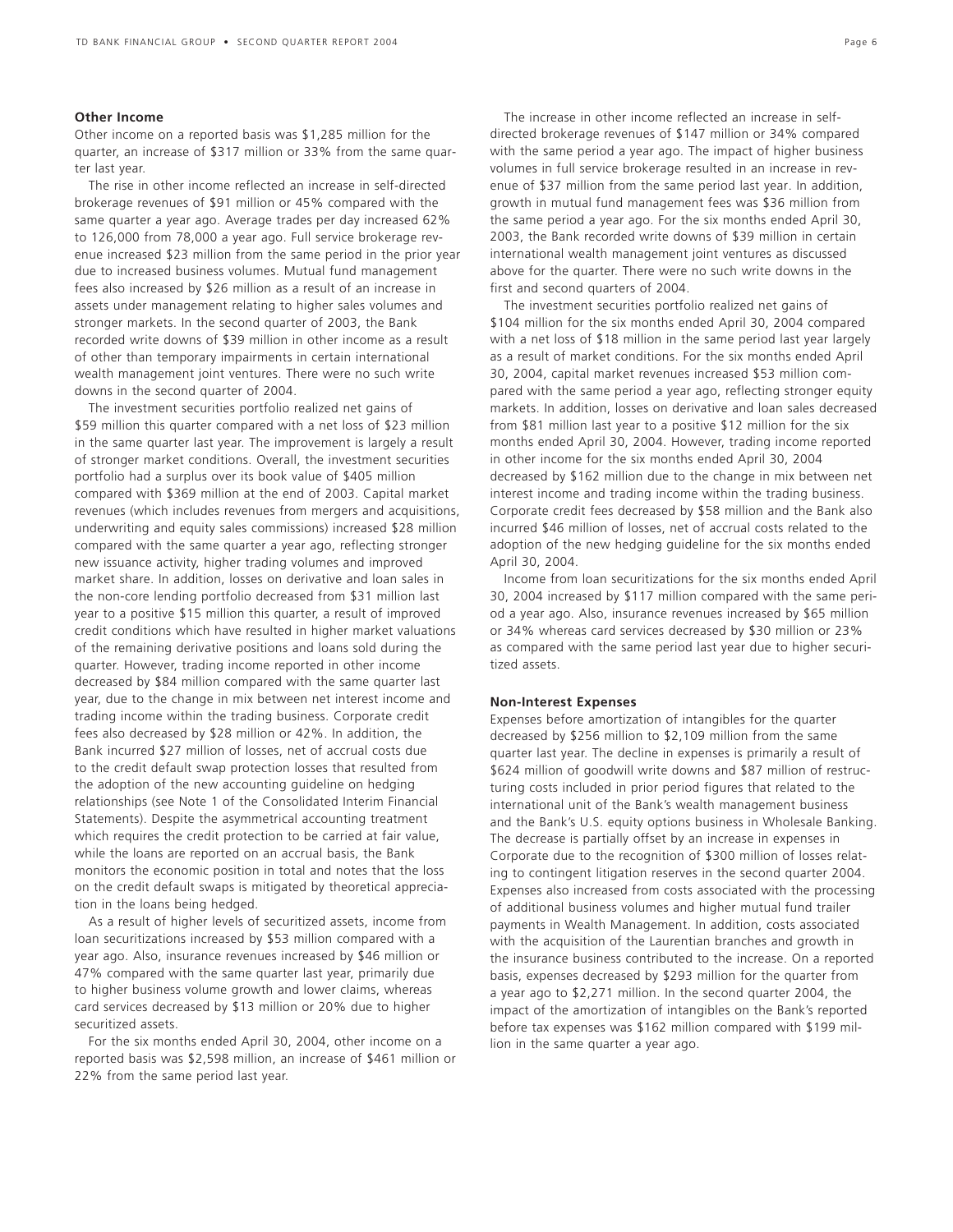The Bank's efficiency ratio before amortization of intangibles improved to 76.2% in the current quarter from 98.0% in the same quarter a year ago. The Bank's consolidated efficiency ratio is impacted by shifts in its business mix. The efficiency ratio is viewed as a more relevant measure for Personal and Commercial Banking, which had an efficiency ratio before amortization of intangibles of 59.4% this quarter, compared with 59.7% a year ago. On a reported basis, the Bank's overall efficiency ratio improved to 82.0% from 106.3% in the same quarter a year ago.

For the six months ended April 30, 2004, expenses before amortization of intangibles decreased by \$246 million to \$3,864 million from the same period last year. The decrease in expenses is mainly due to goodwill impairment and restructuring costs recorded by the Bank in the prior year as discussed above. Partially offsetting the decrease was an increase in expenses in Corporate due to the recognition of \$300 million of losses relating to contingent litigation reserves in the second quarter 2004. Also, expenses in Wealth Management increased as a result of higher business volumes in Discount Brokerage, Investment Advice and Financial Planning. In addition, the higher level of mutual fund assets under management resulted in an increase in trailer payments to sellers of the funds. Expenses in Personal and Commercial Banking also increased due to business growth with the acquisition of Laurentian branches and the acquisition of the Canadian personal property and casualty operations of Liberty Mutual Group. On a reported basis, expenses for the six months ended April 30, 2004 decreased by \$325 million from the same period a year ago to \$4,196 million. For the six months ended April 30, 2004, the impact of the amortization of intangibles on the Bank's reported before tax expenses was \$332 million, compared with \$411 million in the same period last year.

The Bank's efficiency ratio before amortization of intangibles for the six months ended April 30, 2004 improved to 69.5% from 82.7% in the same period a year ago. On a reported basis, the Bank's overall efficiency ratio for the six months ended April 30, 2004 improved to 75.5% from 90.9% in the same period a year ago.

#### **Taxes**

On a reported basis, the effective tax rate was 22.6% for the quarter. The Bank's effective tax rate based on earnings before amortization of intangibles was 24.8% for the quarter. In the second quarter of 2003, the Bank's effective tax rates were impacted by the goodwill and joint venture write downs. As portions of these write downs are not tax-effected for reporting purposes, the provision for income taxes as a percentage of pre-tax income is negative and therefore not considered a meaningful measure for the three months ended April 30, 2003.

The Bank's effective tax rate on a reported basis was 30.0% for the six months ended April 30, 2004, compared with 50.2% in the same period a year ago. Based on earnings before amortization of intangibles, the effective tax rate was 27.3% for the six months ended April 30, 2004, compared with 41.7% in the same period a year ago. As noted above, portions of the write downs recorded in the prior year are not tax-effected which resulted in an unusually high effective tax rate in the prior year.

#### **Balance Sheet**

Total assets were \$312 billion at the end of the second quarter 2004, \$39 billion or 14% higher than October 31, 2003. Increased positions in investment and trading securities represented \$8 billion and \$11 billion of the increase, respectively. Securities purchased under resale agreements also represented \$12 billion of the increase. Personal loans, including securitizations, increased by \$5 billion from year end to reach \$54 billion. At the end of the second quarter, residential mortgages, including securitizations, increased \$1 billion from year end to \$73 billion. Bank-originated securitized assets not included on the balance sheet amounted to \$19 billion, unchanged from year end.

Wholesale deposits increased by \$22 billion and securities sold short or under repurchase agreements increased by \$6 billion as compared with October 31, 2003. Personal non-term deposits increased by \$6 billion while personal term deposits decreased by \$1 billion.

The Bank also enters into structured transactions on behalf of clients which results in assets being recorded on the Bank's Consolidated Interim Balance Sheet for which market risk has been transferred to third parties via total return swaps. As at April 30, 2004, assets under such arrangements amounted to \$15 billion compared with \$13 billion as at October 31, 2003. The Bank also acquires market risk on certain assets via total return swaps, without acquiring the cash instruments directly. Assets under such arrangements amounted to \$5 billion as at April 30, 2004, compared with \$6 billion as at October 31, 2003. Market risk for all such positions is tracked and monitored, and regulatory market risk capital is maintained.

#### **Managing Risk**

#### **Credit Risk and Provision for (Reversal of) Credit Losses**

During the second quarter 2004, the Bank recorded a \$192 million reversal of credit losses, compared with a provision of \$98 million in the same quarter last year. Conditions in the lending area have continued to improve from those at the time that the Bank took the sectorals, and as a result of these conditions and reduced exposures the Bank has released \$200 million from sectorals. In addition, with improved conditions and the changed risk profile of the Bank, a \$67 million general allowance reversal was recorded. This decrease was somewhat offset by provisions for credit losses recorded in Personal and Commercial Banking during the quarter of \$87 million, including securitizations.

For the six months ended April 30, 2004, the Bank recorded a \$296 million reversal of credit losses, compared with a provision of \$210 million in the same period last year. The decrease in the provision for credit losses for the six months ended April 30, 2004 primarily related to the release of \$400 million in sectoral allowances previously established for the non-core lending portfolio and a general allowance reversal of \$67 million.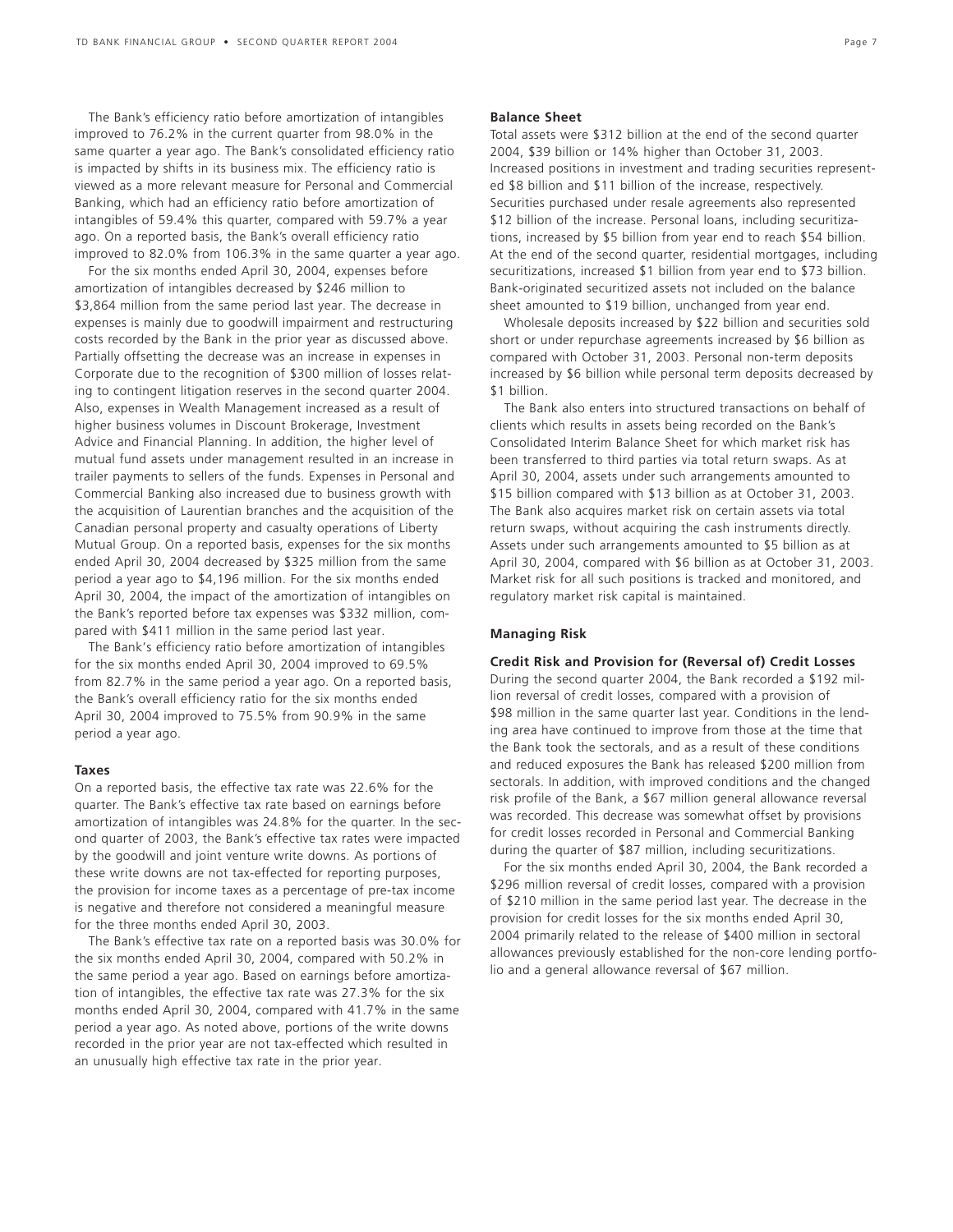### **Interest Rate Risk**

The objective of interest rate risk management for the non-trading portfolio is to ensure stable and predictable earnings are realized over time. In this context, the Bank has adopted a disciplined hedging approach to profitability management for its asset and liability positions including a modeled maturity profile for nonrate sensitive assets, liabilities and equity. Key aspects of this approach are:

- minimizing the impact of interest rate risk on net interest income and economic value within Personal and Commercial Banking; and
- measuring the contribution of each product on a risk adjusted, fully-hedged basis, including the impact of financial options granted to customers.

The Bank uses derivative financial instruments, wholesale instruments and other capital market alternatives and, less frequently, product pricing strategies to manage interest rate risk. As at April 30, 2004, an immediate and sustained 100 basis point decrease in rates would have decreased the economic value of shareholders' equity by \$49 million after-tax.

#### **Liquidity Risk**

The Bank holds a sufficient amount of liquidity to fund its obligations as they come due under normal operating conditions as well as under various stress scenarios with a base case that defines the minimum amount of liquidity that must be held at all times. The surplus liquid asset position is total liquid assets less the Bank's maturing wholesale funding, potential non-wholesale deposit run-off and contingent liabilities coming due in 90 days. As at April 30, 2004, the Bank's consolidated surplus liquid asset

# position up to 90 days was \$10.8 billion, compared with a surplus liquid asset position of \$8.7 billion on October 31, 2003. The Bank ensures that it meets the requirements by managing its cash flows and holding highly liquid assets that can be readily converted into cash. The Bank manages liquidity on a global basis, ensuring the prudent management of liquidity risk in all its operations. In addition to a large base of stable retail and commercial deposits, the Bank has an active wholesale funding program including asset securitization. This funding is highly diversified as to source, type, currency and geographical location.

# **Market Risk**

The Bank manages market risk in its trading books by using several key controls. The Bank's market risk policy sets out detailed limits for each trading business, including Value at Risk (VaR), stress test, stop loss, and limits on profit and loss sensitivity to various market factors. Policy controls are augmented through active oversight by independent market risk staff and frequent management reporting. VaR is a statistical loss threshold which should not be exceeded on average more than once in 100 days. It is also the basis for regulatory capital for market risk. The table below presents average and end-of-quarter general market risk VaR usage for the three and six months ended April 30, 2004, as well as for the fiscal 2003 average. The Bank backtests its VaR by comparing it to daily net trading revenue. For the three and six months ended April 30, 2004, daily net trading revenues were positive for 93.9% and 96.2% of the trading days, respectively. Losses never exceeded the Bank's statistically predicted VaR for the total of our trading-related businesses.

#### **Value at Risk Usage – Wholesale Banking**

|                              |               | For the three<br>months ended |               |         | months ended | For the six              | For the twelve<br>months ended |                          |  |
|------------------------------|---------------|-------------------------------|---------------|---------|--------------|--------------------------|--------------------------------|--------------------------|--|
| (millions of dollars)        | Apr. 30, 2004 | As at                         | Apr. 30, 2004 | Average |              | Apr. 30, 2004<br>Average |                                | Oct. 31, 2003<br>Average |  |
| Interest rate risk           |               | (8.9)                         |               | (8.7)   |              | (10.0)                   |                                | (17.0)                   |  |
| Equity risk                  |               | (5.6)                         |               | (5.1)   |              | (6.3)                    |                                | (6.8)                    |  |
| Foreign exchange risk        |               | (2.7)                         |               | (2.0)   |              | (2.0)                    |                                | (2.9)                    |  |
| Commodity risk               |               | (.6)                          |               | (.9)    |              | (.9)                     |                                | (.9)                     |  |
| Diversification effect       |               | 7.3                           |               | 6.1     |              | 6.5                      |                                | 10.2                     |  |
| General Market Value at Risk |               | (10.5)                        |               | (10.6)  |              | (12.7)                   |                                | (17.4)                   |  |

#### **Capital**

As at April 30, 2004, the Bank's Tier 1 capital ratio was 11.9%, compared with 10.5% at October 31, 2003. Risk-weighted assets decreased by \$6 billion or 5% compared with October 31, 2003, principally from reductions in risk-weighted assets from market risk. Effective February 1, 2004, the Office of the Superintendent of Financial Institutions has approved phased implementation of the Bank's Interest Rate Specific Risk VaR model for the calculation of regulatory capital. This replaces the Bank for International Settlements standardized model approach. Interest Rate Specific

Risk VaR is a measure of the potential loss associated with trading positions due to a credit rating change or credit default. Tier 1 capital increased by \$1 billion or 8% compared with October 31, 2003. Tier 1 capital increases were achieved notwithstanding repurchasing common shares during the period of \$263 million (see Note 5 of the Consolidated Interim Financial Statements).

Also during the second quarter, the Bank announced that it would redeem all of its nine million outstanding Class A First Preferred Shares, Series H on May 3, 2004 at the price of \$25.00 per share.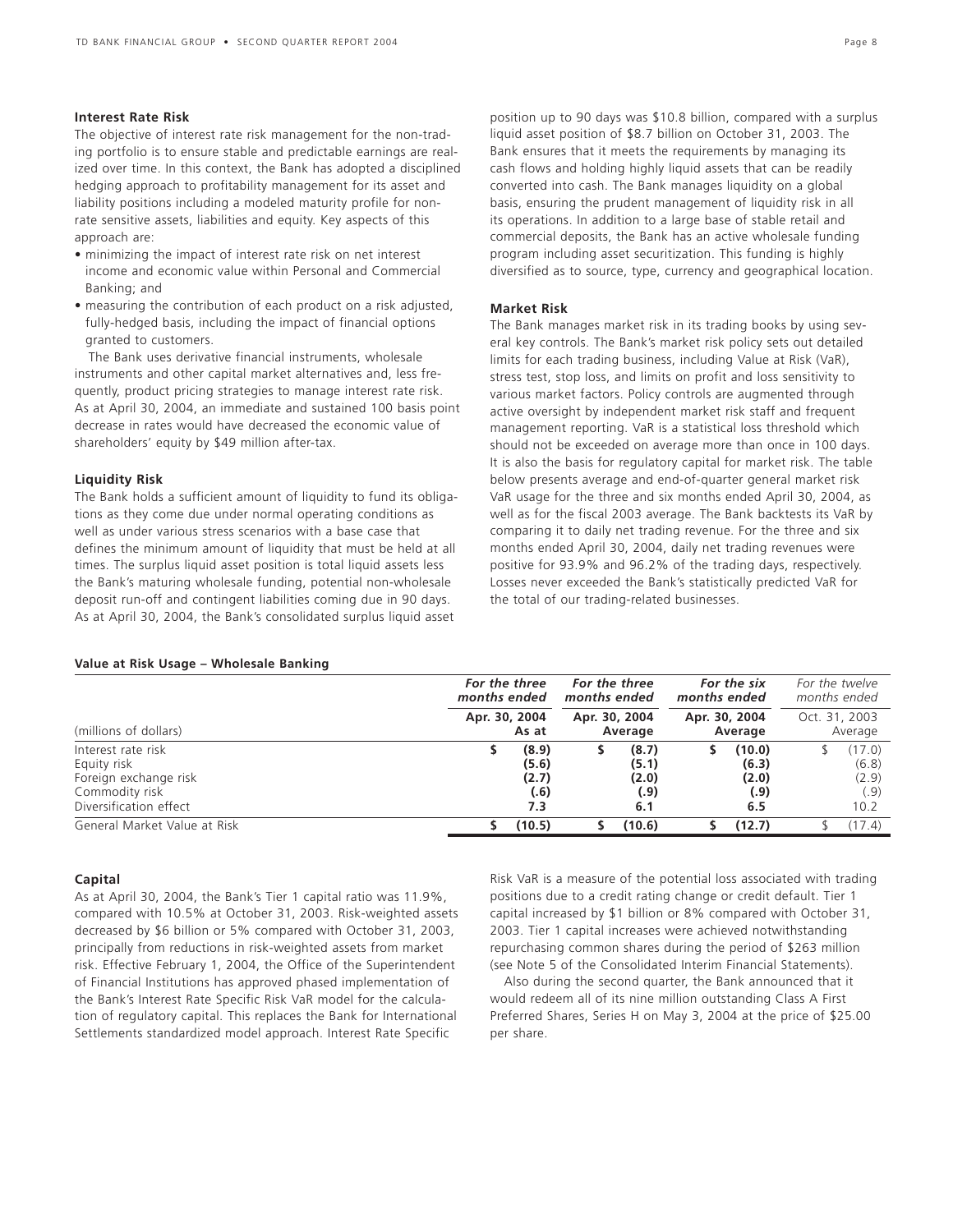# **MANAGEMENT'S DISCUSSION AND ANALYSIS OF TD'S BUSINESSES**

The Bank's operations and activities are organized around the following operating business segments: Personal and Commercial Banking, Wholesale Banking and Wealth Management. Results of each business segment reflect revenues, expenses, assets and liabilities generated by the businesses in that segment. The Bank measures and evaluates the performance of each segment based on earnings before amortization of intangibles and, where applicable, the Bank notes that the measure is before amortization of intangibles. For example, revenue is not affected by the amortization of intangibles, but expenses are affected by the amortization of intangibles. This measure is only relevant in the Personal and Commercial Banking, and Wealth Management segments as there are no intangibles allocated to the Wholesale Banking and Corporate segments. For further details see the "How the Bank Reports" section in the Bank's Management's Discussion and Analysis of Operating Performance on page 3. For information concerning the Bank's measures of economic profit and return on invested capital, see page 5 in Management's Discussion and Analysis of Operating Performance. Segmented information also appears in Note 6 of the Bank's Consolidated Interim Financial Statements.

Net interest income, primarily within Wholesale Banking is calculated on a taxable equivalent basis (TEB), which means that the value of non-taxable or tax-exempt income such as dividends is adjusted to its equivalent before tax value. Using TEB allows the Bank to measure income from all securities and loans consistently and makes for a more meaningful comparison of net interest income with similar institutions.

#### **Personal and Commercial Banking**

Personal and Commercial Banking earnings were very strong this quarter driven by strong revenue growth and improved credit loss performance, partly offset by narrower net interest margin and higher expenses related to acquisitions and business volume growth. Net income before amortization of intangibles of \$357 million for the second quarter increased by \$51 million or 17% from the prior year. As net income grew faster than the 6% increase in average invested capital, return on invested capital improved from 18% last year to 20% this quarter. Economic profit of \$190 million was generated during the quarter, an improvement of \$39 million or 26% over last year.

Revenue growth was \$103 million or 7% over last year, a strong improvement over the 4% growth rate in the first quarter. The main contributors to the revenue increase over last year were the insurance business of TD Meloche Monnex, including the impact of the acquisition of the Canadian personal operations of Liberty Mutual Group effective April 1, 2004, the acquisition of branches from Laurentian Bank, strong growth in personal real estate secured lending and credit cards, as well as higher transaction-based fees. These areas of growth were partly offset by lower margins and a contraction in commercial lending.

As compared with the same quarter last year (before the impact of the Laurentian branch acquisition), personal lending volume (including securitization), grew by \$9 billion or 9%,

primarily from real estate secured lending, and personal deposit volume grew \$2 billion or 2%. Business deposits grew by \$2 billion or 9% and originated gross insurance premiums grew by \$102 million or 29% (before the impact of the acquisition from Liberty Mutual). Business loans and acceptances contracted by \$2 billion or 9%. The acquisition of Laurentian Bank branches added \$2 billion of lending volume and \$2 billion of deposit volume. As of February 2004, personal market share (loans, deposits and mutual funds) was 21.1% up .05% from the second quarter of fiscal 2003. Absent the branch acquisition, market share would have declined by .27%. Customer satisfaction as measured by the retail branch Customer Satisfaction Index was 86.2%, relatively unchanged compared to both the prior quarter and the prior year.

Margin on average earning assets decreased from 3.34% last year to 3.08% mainly as a result of narrower margins on deposits from a combination of competitive pricing, customers moving balances to higher rate accounts and the low interest rate environment. Each of these factors contributed to the margin decline in approximately equal amounts. The quarterly rate of decline in margin increased this quarter to .06% from .04% last quarter attributable to similar factors.

Provision for credit losses (PCL) for the quarter decreased by \$17 million or 16% compared with last year due to recoveries and allowance reversals in the commercial portfolio. PCL as a percent of annualized lending volume is currently at a cyclically low rate of .26% down from .34% last year.

Expenses before amortization of intangibles increased by \$57 million or 7% compared with last year. The main factors in the expense growth were the branch and insurance acquisitions, greater business volumes in TD Meloche Monnex and real estate secured lending as well as increased systems development projects. Underlying expenses were well managed as staffing levels continued to decrease and were down 900 full time equivalent from last year.

The two acquisitions are on track with the integration of Laurentian branches into the TD Canada Trust network scheduled for next quarter and planning is well underway for the integration of the Liberty Mutual insurance operations with TD Meloche Monnex.

#### **Wholesale Banking**

Net income was \$167 million in the second quarter, an increase of \$300 million from a net loss of \$133 million in the second quarter of last year. The loss last year included an after-tax impact of \$289 million related to the restructuring costs and goodwill impairment charges for the U.S. equity options business. The return on invested capital for the quarter was 28% compared with (19)% in the same quarter of last year. Economic profit for the quarter was \$85 million compared with an economic loss of \$231 million in the same quarter last year.

Wholesale Banking's revenues are derived primarily from corporate lending, capital markets and investing activities. Revenue for the quarter was \$587 million, compared with revenue of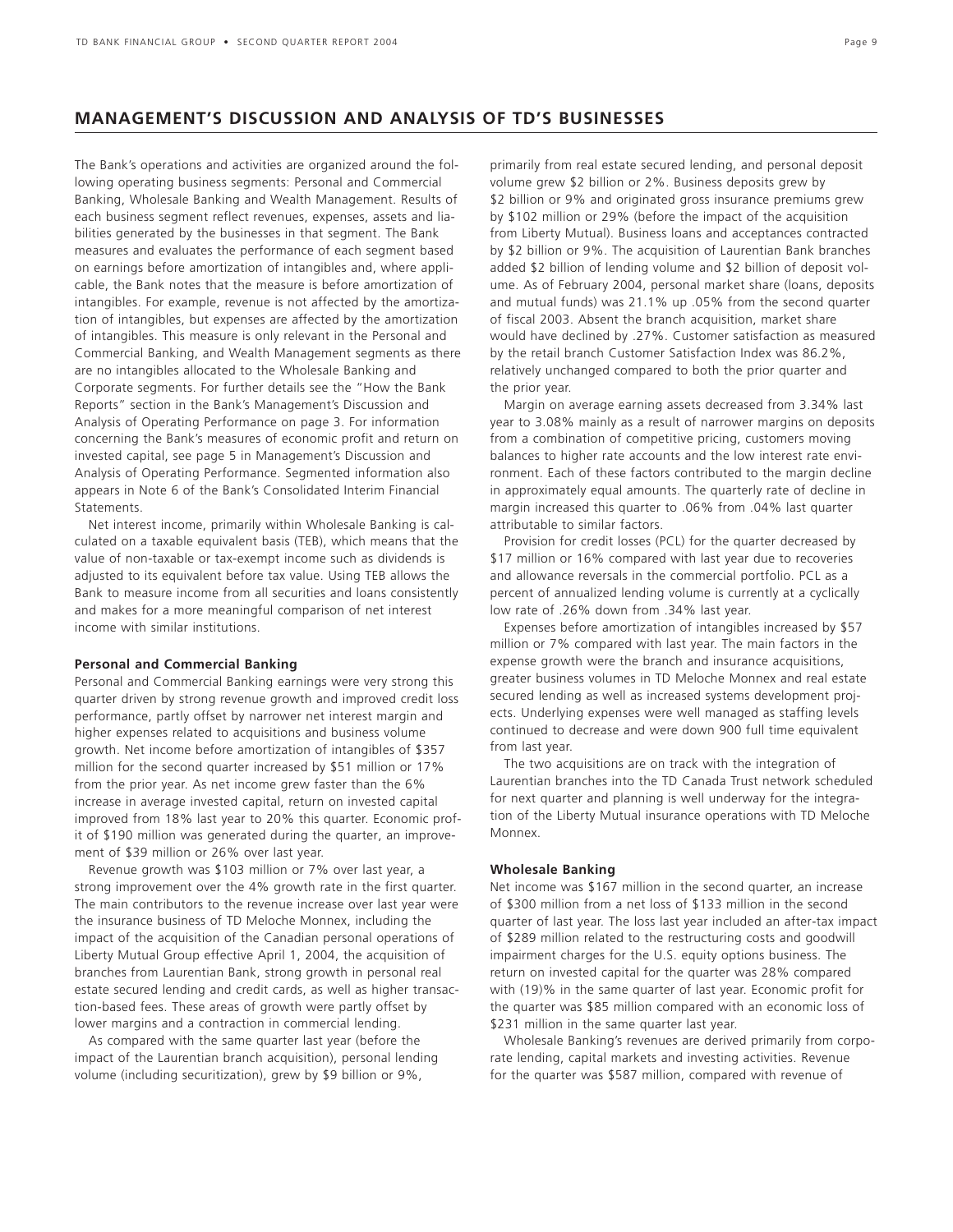\$483 million in the same quarter of last year. Corporate lending revenue was relatively flat compared with last year, while results in capital markets and investing improved significantly. Capital markets revenues, which include advisory, underwriting, trading, facilitation and execution services were improved as strong equity markets contributed to higher underwriting fees, while strong equity trading volumes and increased market share bolstered facilitation and execution revenues. This was partially offset by lower trading-related revenue, particularly in our equity structured products businesses. Revenue from the equity investment portfolios strengthened relative to last year because of higher net security gains on improved market conditions, as write downs last year resulted in net security losses.

Provisions for credit losses were \$10 million in the quarter, an increase of \$8 million from \$2 million in the second quarter of 2003. Provisions for credit losses in the Wholesale Banking segment were modified last quarter and reclassified on a retroactive basis to include the cost of credit protection incurred in hedging the lending portfolio. The provision for credit losses of \$10 million is attributed solely to costs of credit protection. The credit quality of the portfolio remains strong as there have been no credit losses in Wholesale Banking since the fourth quarter of 2002. Wholesale Banking currently holds \$5.5 billion in notional credit default swap protection, an increase of \$2.7 billion from the end of last quarter, as significant hedging activities were undertaken this quarter. Wholesale Banking continues to proactively manage the credit risk in Wholesale Banking and have achieved a significantly improved risk profile. The cost of credit protection included in this segment represents the accrual cost of this protection. The change in market value of this protection, in excess of the accrual cost, is reported in the Corporate segment.

Risk-weighted assets (RWA) of the Wholesale Banking segment were \$35 billion this quarter, a decrease of \$13 billion compared with last year. This reduction was a result of a decrease in both market and credit risk. The reduction in market risk RWA is largely a result of the phased implementation of the new Interest Rate Specific VaR model (as discussed on page 8). The reduction in credit risk is a result of the impact of reduced lending assets and the purchase of credit protection.

Expenses were \$336 million compared with \$716 million last year, which included \$416 million relating to the restructuring costs and goodwill impairment charges for the U.S. equity options business. The remaining increase in expenses of \$36 million is largely a result of higher variable compensation related to stronger performance in the capital markets businesses.

This was another strong quarter for Wholesale Banking, building on the excellent results of the first quarter of this year. However, Wholesale Banking continues to be cautious in its outlook and results are not expected to continue at this level for the remainder of the year. Wholesale Banking continues to make progress on its long term strategies of increasing domestic market share, growing the global products business, strategically allocating capital within the segment, and strengthening credit and market risk management.

#### **Wealth Management**

Wealth Management's net income before amortization of intangibles for the second quarter 2004 was \$106 million, an improvement of \$405 million from the same quarter last year. The increase over prior year resulted in large part from \$334 million of pre-tax write downs and restructuring costs (\$328 million after-tax) within TD Waterhouse International in the second quarter 2003. Also contributing to the increase were improvements in Discount Brokerage trading activity and, higher business volumes in Investment Advice and Mutual Funds. The return on invested capital for the quarter was 15% compared with (42)% for the same quarter last year. Economic profit for the quarter was \$21 million compared with a loss of \$421 million in the second quarter of 2003.

Total revenue increased \$225 million from the prior year to \$708 million. The increase in revenue occurred due to overall increases in business volumes. Discount Brokerage trades per day for the quarter were 126,000, an increase of 62% from 78,000 a year ago. Mutual Funds experienced positive net sales in the quarter of \$1.3 billion. Net sales for the same period in 2003 were \$.2 billion.

Expenses before the amortization of intangibles were \$544 million in the second quarter, a decrease of \$217 million from the prior year. The decrease was a result of \$295 million in restructuring costs and goodwill impairment charges for TD Waterhouse International in the second quarter of 2003, partially offset by increases in expenses associated with the processing of additional business volumes and higher mutual fund trailer payments.

Assets under management of \$121 billion at April 30, 2004 increased \$8 billion from October 31, 2003 due to the growth in the capital markets and positive net sales of mutual funds. Assets under administration totaled \$295 billion at the end of the second quarter, increasing \$28 billion from October 31, 2003 due to the improvement in the capital markets and the addition of new assets in our Discount Brokerage and advisory businesses.

#### **Corporate**

During the second quarter, the Corporate segment reported net losses of \$12 million. The results include a \$200 million sectoral allowance release in the non-core lending portfolio (\$130 million after-tax), and a \$67 million general allowance release (\$43 million after-tax). This was offset by losses in the non-core lending portfolio relating to contingent litigation reserves of \$300 million (\$195 million after-tax) and costs associated with treasury activities and net unallocated revenues, expenses and taxes.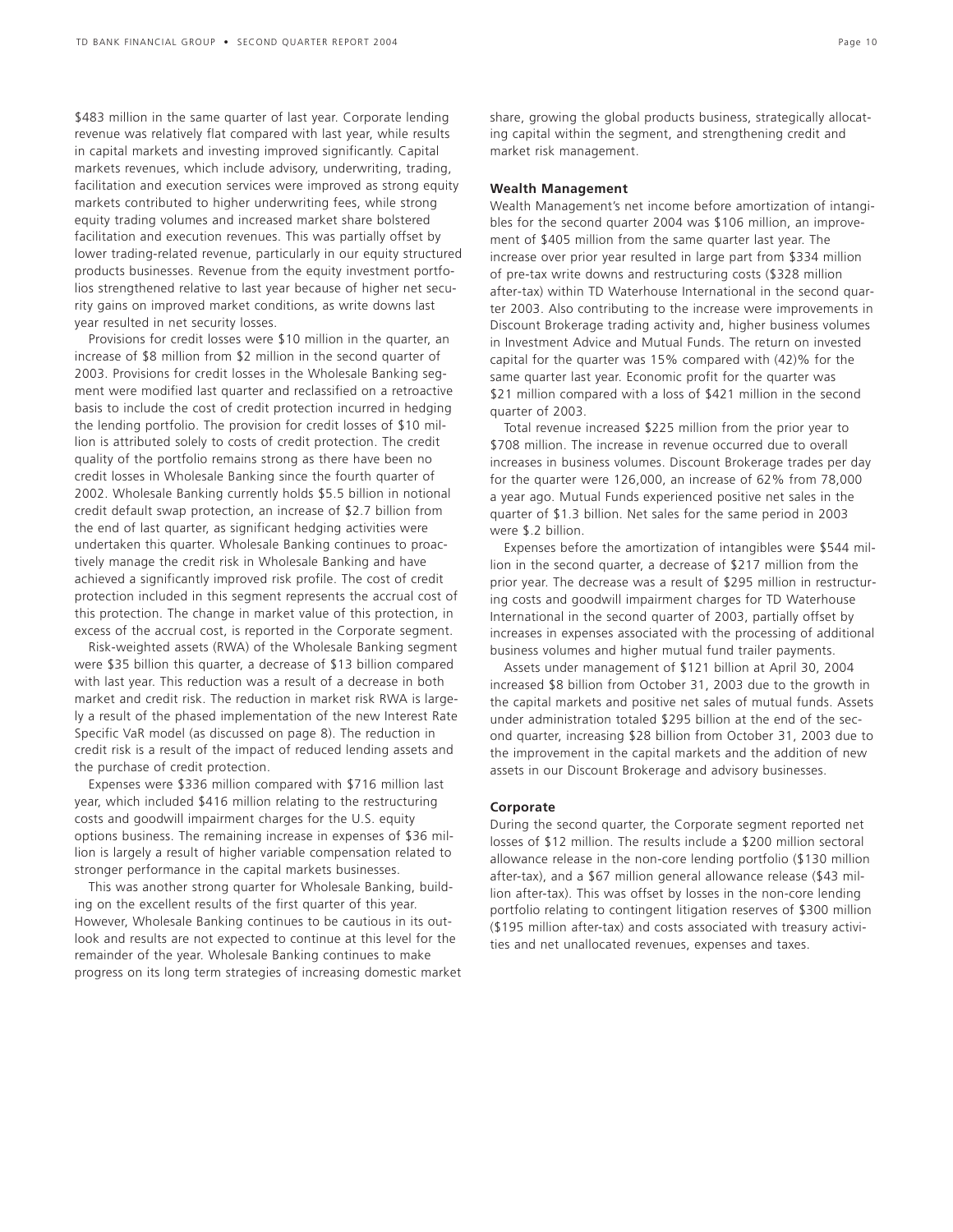# **CONSOLIDATED INTERIM STATEMENT OF OPERATIONS** (unaudited)

|                                                                     |                  | For the three months ended |                   | For the six months ended |  |  |  |
|---------------------------------------------------------------------|------------------|----------------------------|-------------------|--------------------------|--|--|--|
| (millions of dollars)                                               | April 30<br>2004 | April 30<br>2003           | April 30<br>2004  | April 30<br>2003         |  |  |  |
|                                                                     |                  |                            |                   |                          |  |  |  |
| <b>Interest income</b><br>Loans                                     | s.<br>1,691      | \$<br>1,897                | \$.<br>3,454      | \$<br>3,831              |  |  |  |
| Securities                                                          |                  |                            |                   |                          |  |  |  |
| <b>Dividends</b>                                                    | 221              | 205                        | 410               | 358                      |  |  |  |
| Interest                                                            | 685              | 736                        | 1,458             | 1,432                    |  |  |  |
| Deposits with banks                                                 | 123              |                            | 36<br>243         | 82                       |  |  |  |
|                                                                     | 2,720            | 2,874                      | 5,565             | 5,703                    |  |  |  |
| Interest expense                                                    |                  |                            |                   |                          |  |  |  |
| Deposits                                                            | 920              | 1,055                      | 1,910             | 2,188                    |  |  |  |
| Subordinated notes and debentures                                   | 78               |                            | 51<br>158         | 106                      |  |  |  |
| Other obligations                                                   | 238              | 323                        | 537               | 574                      |  |  |  |
|                                                                     | 1,236            | 1,429                      | 2,605             | 2,868                    |  |  |  |
| Net interest income                                                 | 1,484            | 1,445                      | 2,960             | 2,835                    |  |  |  |
| Provision for (reversal of) credit losses (Note 2)                  | (192)            |                            | (296)<br>98       | 210                      |  |  |  |
| Net interest income after provision for (reversal of) credit losses | 1,676            | 1,347                      | 3,256             | 2,625                    |  |  |  |
| Other income                                                        |                  |                            |                   |                          |  |  |  |
| Investment and securities services                                  | 654              | 482                        | 1,265             | 986                      |  |  |  |
| Credit fees                                                         | 76               | 100                        | 167               | 218                      |  |  |  |
| Net investment securities gains (losses)                            | 59               |                            | 104<br>(23)       | (18)                     |  |  |  |
| Trading income (loss)                                               | (69)             |                            | 15<br>(17)        | 145                      |  |  |  |
| Service charges                                                     | 168              | 153                        | 333               | 308                      |  |  |  |
| Loan securitizations (Note 3)                                       | 107              |                            | 54<br>218         | 101                      |  |  |  |
| Card services                                                       | 52               |                            | 65<br>101         | 131                      |  |  |  |
| Insurance, net of claims                                            | 143              |                            | 97<br>254         | 189                      |  |  |  |
| Trust fees                                                          | 23               |                            | 19<br>40          | 36                       |  |  |  |
| Other                                                               | 72               |                            | 6<br>133          | 41                       |  |  |  |
|                                                                     | 1,285            | 968                        | 2,598             | 2,137                    |  |  |  |
| Net interest and other income                                       | 2,961            | 2,315                      | 5,854             | 4,762                    |  |  |  |
| <b>Non-interest expenses</b>                                        |                  |                            |                   |                          |  |  |  |
| Salaries and employee benefits                                      | 971              | 893                        | 1,914             | 1,858                    |  |  |  |
| Occupancy including depreciation                                    | 150              | 153                        | 297               | 305                      |  |  |  |
| Equipment including depreciation                                    | 137              | 156                        | 257               | 323                      |  |  |  |
| Amortization of intangible assets                                   | 162              | 199                        | 332               | 411                      |  |  |  |
| Restructuring costs (reversal)                                      | (7)              |                            | 87<br>(7)         | 87                       |  |  |  |
| Goodwill impairment                                                 |                  | 624                        |                   | 624                      |  |  |  |
| Other (Note 9)                                                      | 858              | 452                        | 1,403             | 913                      |  |  |  |
|                                                                     | 2,271            | 2,564                      | 4,196             | 4,521                    |  |  |  |
| Income (loss) before provision for income taxes                     | 690              | (249)                      | 1,658             | 241                      |  |  |  |
| <b>Provision for income taxes</b>                                   | 156              |                            | 1<br>498          | 121                      |  |  |  |
| Income (loss) before non-controlling interest in subsidiaries       | 534              | (250)                      | 1,160             | 120                      |  |  |  |
| Non-controlling interest in net income of subsidiaries              | 23               |                            | 23<br>46          | 46                       |  |  |  |
| Net income (loss)<br><b>Preferred dividends</b>                     | 511<br>21        | (273)                      | 1,114<br>22<br>42 | 74<br>45                 |  |  |  |
|                                                                     |                  |                            |                   |                          |  |  |  |
| Net income (loss) applicable to common shares                       | \$<br>490        | \$<br>(295)                | \$<br>1,072       | \$<br>29                 |  |  |  |
| Average number of common shares outstanding (millions)              |                  |                            |                   |                          |  |  |  |
| <b>Basic</b>                                                        | 656.8            | 648.5                      | 655.8             | 647.0                    |  |  |  |
| Diluted                                                             | 662.0            | 652.2                      | 660.9             | 651.0                    |  |  |  |
| Earnings (loss) per common share                                    |                  |                            |                   |                          |  |  |  |
| <b>Basic</b>                                                        | \$<br>.74        | \$<br>(.46)                | \$<br>1.63        | \$<br>.04                |  |  |  |
| Diluted                                                             | .74              | (.46)                      | 1.62              | .04                      |  |  |  |

Certain comparative amounts have been reclassified to conform with current period presentation.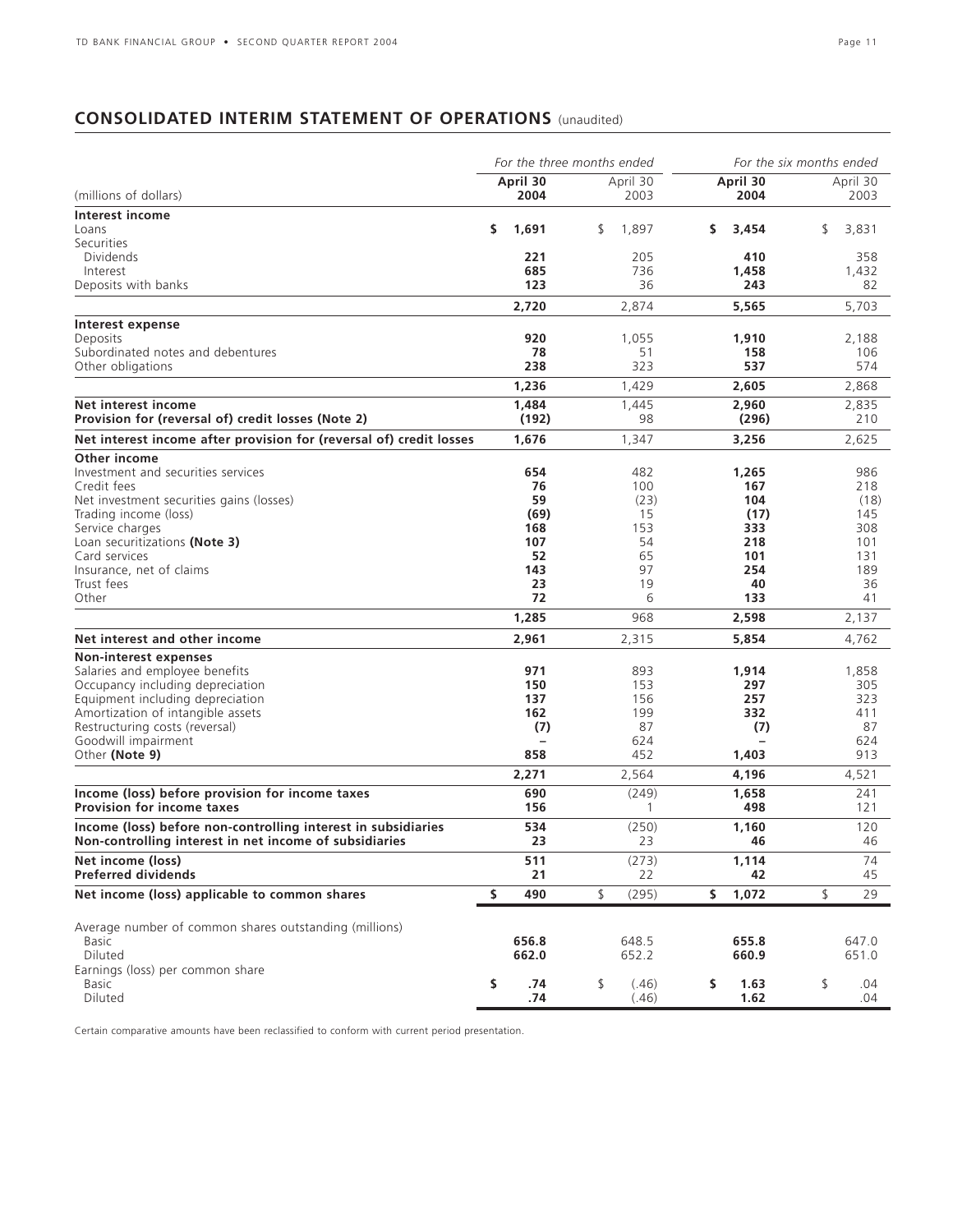# **CONSOLIDATED INTERIM BALANCE SHEET** (unaudited)

| April 30<br>Oct. 31<br>(millions of dollars)<br>2004<br>2003<br>Assets<br>\$<br>Cash and non-interest-bearing deposits with other banks<br>1,515<br>\$<br>1,468<br>7,919<br>6,251<br>7,719<br>9,434<br>17,475<br>28,982<br><b>Securities</b><br>32,448<br>24,775<br>Trading<br>66,197<br>54,890<br>98,645<br>79,665<br>Loans<br>Residential mortgages<br>51,997<br>52,566<br>48,224<br>43,185<br>Business and government<br>23,002<br>24,319<br>120,070<br>123,223<br>Allowance for credit losses (Note 2)<br>(1, 491)<br>(2,012)<br>Loans (net of allowance for credit losses)<br>121,732<br>118,058<br>Other<br>Customers' liability under acceptances<br>5,438<br>6,645<br>Trading derivatives' market revaluation<br>28,451<br>29,427<br>2,438<br>2,737<br>2,336<br>2,263<br>Land, buildings and equipment<br>1,352<br>1,417<br>Other assets<br>12,521<br>9,102<br>53,512<br>50,615<br><b>Total assets</b><br>\$273,532<br>\$312,305<br><b>Liabilities</b><br>Personal<br>\$110,313<br>\$105,996<br>Banks<br>17,664<br>11,958<br>83,563<br>64,926<br>Business and government<br>211,540<br>182,880<br>5,438<br>Acceptances<br>6,645<br>Obligations related to securities sold short<br>15,346<br>16,568<br>Obligations related to securities sold under repurchase agreements<br>12,916<br>7,845<br>Trading derivatives' market revaluation<br>29,185<br>28,000<br>Other liabilities<br>15,943<br>12,568<br>80,050<br>70.404<br>5,887<br>5,730<br>1,250<br>1,250<br>Shareholders' equity<br>Capital stock (Note 5)<br>Preferred<br>1,526<br>1,535<br>Common (millions of shares issued and outstanding 655.3 in Q2, 2004 and 656.3 in Q4, 2003)<br>3,281<br>3,179<br>Contributed surplus<br>14<br>Foreign currency translation adjustments<br>16<br>(130)<br>8,898<br>8,518<br>13,111<br>13,735<br>\$312,305<br>\$273,532 |                                              | As at |  |  |
|-------------------------------------------------------------------------------------------------------------------------------------------------------------------------------------------------------------------------------------------------------------------------------------------------------------------------------------------------------------------------------------------------------------------------------------------------------------------------------------------------------------------------------------------------------------------------------------------------------------------------------------------------------------------------------------------------------------------------------------------------------------------------------------------------------------------------------------------------------------------------------------------------------------------------------------------------------------------------------------------------------------------------------------------------------------------------------------------------------------------------------------------------------------------------------------------------------------------------------------------------------------------------------------------------------------------------------------------------------------------------------------------------------------------------------------------------------------------------------------------------------------------------------------------------------------------------------------------------------------------------------------------------------------------------------------------------------------------------------------------------------------------------------------------------------------------------------|----------------------------------------------|-------|--|--|
|                                                                                                                                                                                                                                                                                                                                                                                                                                                                                                                                                                                                                                                                                                                                                                                                                                                                                                                                                                                                                                                                                                                                                                                                                                                                                                                                                                                                                                                                                                                                                                                                                                                                                                                                                                                                                               |                                              |       |  |  |
|                                                                                                                                                                                                                                                                                                                                                                                                                                                                                                                                                                                                                                                                                                                                                                                                                                                                                                                                                                                                                                                                                                                                                                                                                                                                                                                                                                                                                                                                                                                                                                                                                                                                                                                                                                                                                               |                                              |       |  |  |
|                                                                                                                                                                                                                                                                                                                                                                                                                                                                                                                                                                                                                                                                                                                                                                                                                                                                                                                                                                                                                                                                                                                                                                                                                                                                                                                                                                                                                                                                                                                                                                                                                                                                                                                                                                                                                               |                                              |       |  |  |
|                                                                                                                                                                                                                                                                                                                                                                                                                                                                                                                                                                                                                                                                                                                                                                                                                                                                                                                                                                                                                                                                                                                                                                                                                                                                                                                                                                                                                                                                                                                                                                                                                                                                                                                                                                                                                               | Interest-bearing deposits with other banks   |       |  |  |
|                                                                                                                                                                                                                                                                                                                                                                                                                                                                                                                                                                                                                                                                                                                                                                                                                                                                                                                                                                                                                                                                                                                                                                                                                                                                                                                                                                                                                                                                                                                                                                                                                                                                                                                                                                                                                               |                                              |       |  |  |
|                                                                                                                                                                                                                                                                                                                                                                                                                                                                                                                                                                                                                                                                                                                                                                                                                                                                                                                                                                                                                                                                                                                                                                                                                                                                                                                                                                                                                                                                                                                                                                                                                                                                                                                                                                                                                               | Securities purchased under resale agreements |       |  |  |
|                                                                                                                                                                                                                                                                                                                                                                                                                                                                                                                                                                                                                                                                                                                                                                                                                                                                                                                                                                                                                                                                                                                                                                                                                                                                                                                                                                                                                                                                                                                                                                                                                                                                                                                                                                                                                               |                                              |       |  |  |
|                                                                                                                                                                                                                                                                                                                                                                                                                                                                                                                                                                                                                                                                                                                                                                                                                                                                                                                                                                                                                                                                                                                                                                                                                                                                                                                                                                                                                                                                                                                                                                                                                                                                                                                                                                                                                               | Investment                                   |       |  |  |
|                                                                                                                                                                                                                                                                                                                                                                                                                                                                                                                                                                                                                                                                                                                                                                                                                                                                                                                                                                                                                                                                                                                                                                                                                                                                                                                                                                                                                                                                                                                                                                                                                                                                                                                                                                                                                               |                                              |       |  |  |
|                                                                                                                                                                                                                                                                                                                                                                                                                                                                                                                                                                                                                                                                                                                                                                                                                                                                                                                                                                                                                                                                                                                                                                                                                                                                                                                                                                                                                                                                                                                                                                                                                                                                                                                                                                                                                               |                                              |       |  |  |
|                                                                                                                                                                                                                                                                                                                                                                                                                                                                                                                                                                                                                                                                                                                                                                                                                                                                                                                                                                                                                                                                                                                                                                                                                                                                                                                                                                                                                                                                                                                                                                                                                                                                                                                                                                                                                               |                                              |       |  |  |
|                                                                                                                                                                                                                                                                                                                                                                                                                                                                                                                                                                                                                                                                                                                                                                                                                                                                                                                                                                                                                                                                                                                                                                                                                                                                                                                                                                                                                                                                                                                                                                                                                                                                                                                                                                                                                               | Consumer instalment and other personal       |       |  |  |
|                                                                                                                                                                                                                                                                                                                                                                                                                                                                                                                                                                                                                                                                                                                                                                                                                                                                                                                                                                                                                                                                                                                                                                                                                                                                                                                                                                                                                                                                                                                                                                                                                                                                                                                                                                                                                               |                                              |       |  |  |
|                                                                                                                                                                                                                                                                                                                                                                                                                                                                                                                                                                                                                                                                                                                                                                                                                                                                                                                                                                                                                                                                                                                                                                                                                                                                                                                                                                                                                                                                                                                                                                                                                                                                                                                                                                                                                               |                                              |       |  |  |
|                                                                                                                                                                                                                                                                                                                                                                                                                                                                                                                                                                                                                                                                                                                                                                                                                                                                                                                                                                                                                                                                                                                                                                                                                                                                                                                                                                                                                                                                                                                                                                                                                                                                                                                                                                                                                               |                                              |       |  |  |
|                                                                                                                                                                                                                                                                                                                                                                                                                                                                                                                                                                                                                                                                                                                                                                                                                                                                                                                                                                                                                                                                                                                                                                                                                                                                                                                                                                                                                                                                                                                                                                                                                                                                                                                                                                                                                               |                                              |       |  |  |
|                                                                                                                                                                                                                                                                                                                                                                                                                                                                                                                                                                                                                                                                                                                                                                                                                                                                                                                                                                                                                                                                                                                                                                                                                                                                                                                                                                                                                                                                                                                                                                                                                                                                                                                                                                                                                               |                                              |       |  |  |
|                                                                                                                                                                                                                                                                                                                                                                                                                                                                                                                                                                                                                                                                                                                                                                                                                                                                                                                                                                                                                                                                                                                                                                                                                                                                                                                                                                                                                                                                                                                                                                                                                                                                                                                                                                                                                               |                                              |       |  |  |
|                                                                                                                                                                                                                                                                                                                                                                                                                                                                                                                                                                                                                                                                                                                                                                                                                                                                                                                                                                                                                                                                                                                                                                                                                                                                                                                                                                                                                                                                                                                                                                                                                                                                                                                                                                                                                               | Intangible assets                            |       |  |  |
|                                                                                                                                                                                                                                                                                                                                                                                                                                                                                                                                                                                                                                                                                                                                                                                                                                                                                                                                                                                                                                                                                                                                                                                                                                                                                                                                                                                                                                                                                                                                                                                                                                                                                                                                                                                                                               | Goodwill                                     |       |  |  |
|                                                                                                                                                                                                                                                                                                                                                                                                                                                                                                                                                                                                                                                                                                                                                                                                                                                                                                                                                                                                                                                                                                                                                                                                                                                                                                                                                                                                                                                                                                                                                                                                                                                                                                                                                                                                                               |                                              |       |  |  |
|                                                                                                                                                                                                                                                                                                                                                                                                                                                                                                                                                                                                                                                                                                                                                                                                                                                                                                                                                                                                                                                                                                                                                                                                                                                                                                                                                                                                                                                                                                                                                                                                                                                                                                                                                                                                                               |                                              |       |  |  |
|                                                                                                                                                                                                                                                                                                                                                                                                                                                                                                                                                                                                                                                                                                                                                                                                                                                                                                                                                                                                                                                                                                                                                                                                                                                                                                                                                                                                                                                                                                                                                                                                                                                                                                                                                                                                                               |                                              |       |  |  |
|                                                                                                                                                                                                                                                                                                                                                                                                                                                                                                                                                                                                                                                                                                                                                                                                                                                                                                                                                                                                                                                                                                                                                                                                                                                                                                                                                                                                                                                                                                                                                                                                                                                                                                                                                                                                                               |                                              |       |  |  |
|                                                                                                                                                                                                                                                                                                                                                                                                                                                                                                                                                                                                                                                                                                                                                                                                                                                                                                                                                                                                                                                                                                                                                                                                                                                                                                                                                                                                                                                                                                                                                                                                                                                                                                                                                                                                                               |                                              |       |  |  |
|                                                                                                                                                                                                                                                                                                                                                                                                                                                                                                                                                                                                                                                                                                                                                                                                                                                                                                                                                                                                                                                                                                                                                                                                                                                                                                                                                                                                                                                                                                                                                                                                                                                                                                                                                                                                                               | <b>Deposits</b>                              |       |  |  |
|                                                                                                                                                                                                                                                                                                                                                                                                                                                                                                                                                                                                                                                                                                                                                                                                                                                                                                                                                                                                                                                                                                                                                                                                                                                                                                                                                                                                                                                                                                                                                                                                                                                                                                                                                                                                                               |                                              |       |  |  |
|                                                                                                                                                                                                                                                                                                                                                                                                                                                                                                                                                                                                                                                                                                                                                                                                                                                                                                                                                                                                                                                                                                                                                                                                                                                                                                                                                                                                                                                                                                                                                                                                                                                                                                                                                                                                                               |                                              |       |  |  |
|                                                                                                                                                                                                                                                                                                                                                                                                                                                                                                                                                                                                                                                                                                                                                                                                                                                                                                                                                                                                                                                                                                                                                                                                                                                                                                                                                                                                                                                                                                                                                                                                                                                                                                                                                                                                                               |                                              |       |  |  |
|                                                                                                                                                                                                                                                                                                                                                                                                                                                                                                                                                                                                                                                                                                                                                                                                                                                                                                                                                                                                                                                                                                                                                                                                                                                                                                                                                                                                                                                                                                                                                                                                                                                                                                                                                                                                                               | Other                                        |       |  |  |
|                                                                                                                                                                                                                                                                                                                                                                                                                                                                                                                                                                                                                                                                                                                                                                                                                                                                                                                                                                                                                                                                                                                                                                                                                                                                                                                                                                                                                                                                                                                                                                                                                                                                                                                                                                                                                               |                                              |       |  |  |
|                                                                                                                                                                                                                                                                                                                                                                                                                                                                                                                                                                                                                                                                                                                                                                                                                                                                                                                                                                                                                                                                                                                                                                                                                                                                                                                                                                                                                                                                                                                                                                                                                                                                                                                                                                                                                               |                                              |       |  |  |
|                                                                                                                                                                                                                                                                                                                                                                                                                                                                                                                                                                                                                                                                                                                                                                                                                                                                                                                                                                                                                                                                                                                                                                                                                                                                                                                                                                                                                                                                                                                                                                                                                                                                                                                                                                                                                               |                                              |       |  |  |
|                                                                                                                                                                                                                                                                                                                                                                                                                                                                                                                                                                                                                                                                                                                                                                                                                                                                                                                                                                                                                                                                                                                                                                                                                                                                                                                                                                                                                                                                                                                                                                                                                                                                                                                                                                                                                               |                                              |       |  |  |
|                                                                                                                                                                                                                                                                                                                                                                                                                                                                                                                                                                                                                                                                                                                                                                                                                                                                                                                                                                                                                                                                                                                                                                                                                                                                                                                                                                                                                                                                                                                                                                                                                                                                                                                                                                                                                               |                                              |       |  |  |
|                                                                                                                                                                                                                                                                                                                                                                                                                                                                                                                                                                                                                                                                                                                                                                                                                                                                                                                                                                                                                                                                                                                                                                                                                                                                                                                                                                                                                                                                                                                                                                                                                                                                                                                                                                                                                               | Subordinated notes and debentures (Note 4)   |       |  |  |
|                                                                                                                                                                                                                                                                                                                                                                                                                                                                                                                                                                                                                                                                                                                                                                                                                                                                                                                                                                                                                                                                                                                                                                                                                                                                                                                                                                                                                                                                                                                                                                                                                                                                                                                                                                                                                               | Non-controlling interest in subsidiaries     |       |  |  |
|                                                                                                                                                                                                                                                                                                                                                                                                                                                                                                                                                                                                                                                                                                                                                                                                                                                                                                                                                                                                                                                                                                                                                                                                                                                                                                                                                                                                                                                                                                                                                                                                                                                                                                                                                                                                                               | Contingent liabilities (Note 9)              |       |  |  |
|                                                                                                                                                                                                                                                                                                                                                                                                                                                                                                                                                                                                                                                                                                                                                                                                                                                                                                                                                                                                                                                                                                                                                                                                                                                                                                                                                                                                                                                                                                                                                                                                                                                                                                                                                                                                                               |                                              |       |  |  |
|                                                                                                                                                                                                                                                                                                                                                                                                                                                                                                                                                                                                                                                                                                                                                                                                                                                                                                                                                                                                                                                                                                                                                                                                                                                                                                                                                                                                                                                                                                                                                                                                                                                                                                                                                                                                                               |                                              |       |  |  |
|                                                                                                                                                                                                                                                                                                                                                                                                                                                                                                                                                                                                                                                                                                                                                                                                                                                                                                                                                                                                                                                                                                                                                                                                                                                                                                                                                                                                                                                                                                                                                                                                                                                                                                                                                                                                                               |                                              |       |  |  |
|                                                                                                                                                                                                                                                                                                                                                                                                                                                                                                                                                                                                                                                                                                                                                                                                                                                                                                                                                                                                                                                                                                                                                                                                                                                                                                                                                                                                                                                                                                                                                                                                                                                                                                                                                                                                                               |                                              |       |  |  |
|                                                                                                                                                                                                                                                                                                                                                                                                                                                                                                                                                                                                                                                                                                                                                                                                                                                                                                                                                                                                                                                                                                                                                                                                                                                                                                                                                                                                                                                                                                                                                                                                                                                                                                                                                                                                                               | Retained earnings                            |       |  |  |
|                                                                                                                                                                                                                                                                                                                                                                                                                                                                                                                                                                                                                                                                                                                                                                                                                                                                                                                                                                                                                                                                                                                                                                                                                                                                                                                                                                                                                                                                                                                                                                                                                                                                                                                                                                                                                               |                                              |       |  |  |
|                                                                                                                                                                                                                                                                                                                                                                                                                                                                                                                                                                                                                                                                                                                                                                                                                                                                                                                                                                                                                                                                                                                                                                                                                                                                                                                                                                                                                                                                                                                                                                                                                                                                                                                                                                                                                               | Total liabilities and shareholders' equity   |       |  |  |

Certain comparative amounts have been reclassified to conform with current period presentation.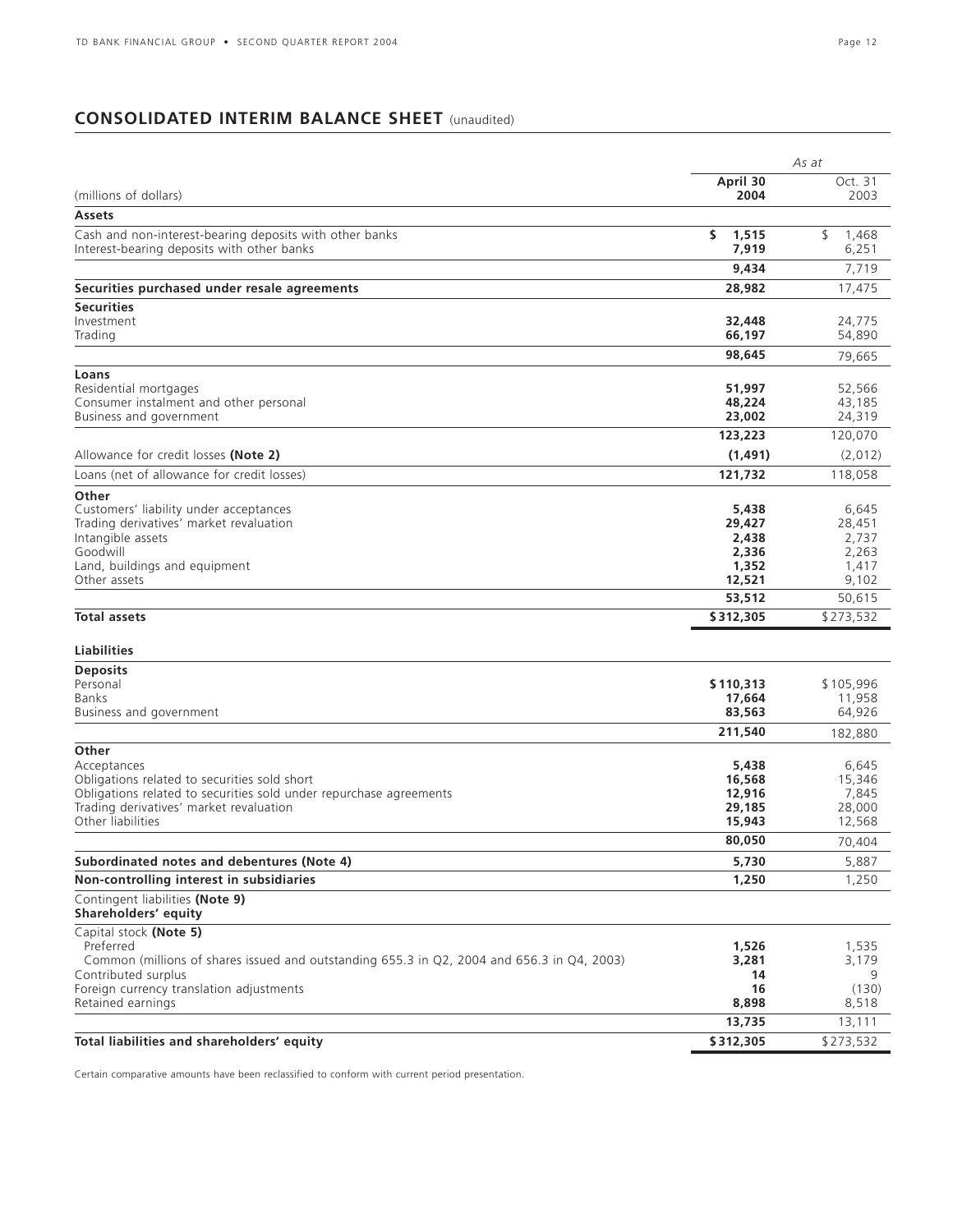# **CONSOLIDATED INTERIM STATEMENT OF CASH FLOWS** (unaudited)

| April 30<br>April 30<br>April 30<br>April 30<br>(millions of dollars)<br>2004<br>2003<br>2004<br>2003<br>Cash flows from (used in) operating activities<br>\$<br>\$<br>511<br>\$<br>(273)<br>\$.<br>1,114<br>74<br>Net income (loss)<br>Adjustments to determine net cash flows<br>Provision for (reversal of) credit losses<br>(192)<br>(296)<br>98<br>210<br>93<br>93<br>Restructuring costs (reversal)<br>(7)<br>(7)<br>73<br>74<br>141<br>148<br>Depreciation<br>162<br>199<br>332<br>411<br>Amortization of intangible assets<br>Goodwill impairment<br>624<br>624<br>$\overline{\phantom{a}}$<br>$\overline{\phantom{0}}$<br>$\overline{2}$<br>5<br>3<br>5<br>Stock option expense<br>(59)<br>Net investment securities (gains) losses<br>23<br>(104)<br>18<br>Changes in operating assets and liabilities<br>(50)<br>Future income taxes<br>(32)<br>(73)<br>(153)<br>176<br>(789)<br>414<br>Current income taxes payable<br>(249)<br>(172)<br>122<br>Interest receivable and payable<br>(115)<br>10<br>5,516<br>1,324<br>(11, 307)<br>(10, 121)<br>Trading securities<br>Unrealized gains and amounts receivable on derivatives contracts<br>3,232<br>1,433<br>(976)<br>(3, 159)<br>Unrealized losses and amounts payable on derivatives contracts<br>(4,094)<br>(2,598)<br>1,185<br>3,342<br>Other<br>674<br>3,292<br>820<br>1,387<br>2,768<br>Net cash from (used in) operating activities<br>6,900<br>(9, 945)<br>(6, 585)<br>Cash flows from (used in) financing activities<br>5,925<br>5,595<br>28,660<br>22,643<br>Deposits<br>Securities sold under repurchase agreements<br>7,650<br>(3,909)<br>5,071<br>13,458<br>Securities sold short<br>(938)<br>2,267<br>(3,502)<br>1,222<br>Issuance of subordinated notes and debentures<br>2<br>$\overline{\phantom{0}}$<br>Repayment of subordinated notes and debentures<br>26<br>(57)<br>(84)<br>(122)<br>Subordinated notes and debentures (acquired) sold for trading purposes<br>8<br>(35)<br>$\qquad \qquad -$<br>Common shares issued on exercise of options<br>36<br>13<br>21<br>71<br>Common shares issued as a result of dividend reinvestment plan<br>11<br>70<br>87<br>133<br>Common shares (acquired) sold for trading purposes<br>70<br>(28)<br>Repurchase of common shares<br>(263)<br>(263)<br>$\overline{\phantom{0}}$<br>Preferred shares (acquired) sold for trading purposes<br>4<br>(9)<br>$\overline{a}$<br>Issuance of preferred shares<br>550<br>550<br>$\overline{\phantom{0}}$<br>Redemption of preferred shares<br>(226)<br>(226)<br>$\equiv$<br>Dividends paid on - preferred shares<br>(42)<br>(21)<br>(22)<br>(45)<br>- common shares<br>(224)<br>(181)<br>(433)<br>(362)<br>Net cash from (used in) financing activities<br>(1,839)<br>34,179<br>38,357<br>12,454<br>Cash flows from (used in) investing activities<br>Interest-bearing deposits<br>(1,623)<br>1,856<br>(1,668)<br>(952)<br>Activity in investment securities<br>Purchases<br>(5, 463)<br>(9, 158)<br>(15, 499)<br>(16, 425)<br>Proceeds from maturities<br>1,299<br>1,238<br>1,929<br>3,217<br>Proceeds from sales<br>6,613<br>3,286<br>6,001<br>11,204<br>Activity from lending activities<br>(10, 278)<br>(43, 612)<br>Origination and acquisitions<br>(21, 705)<br>(60, 148)<br>Proceeds from maturities<br>20,054<br>57,142<br>6,673<br>36,068<br>Proceeds from sales<br>913<br>304<br>397<br>2,133<br>Proceeds from loan securitizations<br>1,326<br>1,137<br>2,655<br>2,033<br>Land, buildings and equipment<br>(65)<br>(20)<br>(76)<br>Securities purchased under resale agreements<br>(15, 950)<br>(29, 337)<br>(1, 140)<br>(11, 507)<br>Net cash from (used in) investing activities<br>(5, 322)<br>(32, 240)<br>(15, 381)<br>(24, 198)<br>$\overline{7}$<br>Effect of exchange rate changes on cash and cash equivalents<br>(56)<br>11<br>(76)<br>Net changes in cash and cash equivalents<br>(254)<br>(215)<br>47<br>(544)<br>Cash and cash equivalents at beginning of period<br>1,573<br>1,769<br>1,468<br>1,902<br>Cash and cash equivalents at end of period represented<br>by cash and non-interest-bearing deposits with other banks<br>1,515<br>\$<br>1,358<br>1,515<br>1,358<br>\$<br>\$.<br>\$<br>Supplementary disclosure of cash flow information<br>Amount of interest paid during the period<br>\$<br>1,385<br>\$<br>1,394<br>2,940<br>\$.<br>2,684<br>\$<br>Amount of income taxes paid during the period<br>331<br>162<br>1,155<br>128<br>Dividends per common share<br>\$<br>.34<br>\$<br>.28<br>\$<br>\$<br>.56<br>.66 |  | For the three months ended |  | For the six months ended |  |  |  |  |
|------------------------------------------------------------------------------------------------------------------------------------------------------------------------------------------------------------------------------------------------------------------------------------------------------------------------------------------------------------------------------------------------------------------------------------------------------------------------------------------------------------------------------------------------------------------------------------------------------------------------------------------------------------------------------------------------------------------------------------------------------------------------------------------------------------------------------------------------------------------------------------------------------------------------------------------------------------------------------------------------------------------------------------------------------------------------------------------------------------------------------------------------------------------------------------------------------------------------------------------------------------------------------------------------------------------------------------------------------------------------------------------------------------------------------------------------------------------------------------------------------------------------------------------------------------------------------------------------------------------------------------------------------------------------------------------------------------------------------------------------------------------------------------------------------------------------------------------------------------------------------------------------------------------------------------------------------------------------------------------------------------------------------------------------------------------------------------------------------------------------------------------------------------------------------------------------------------------------------------------------------------------------------------------------------------------------------------------------------------------------------------------------------------------------------------------------------------------------------------------------------------------------------------------------------------------------------------------------------------------------------------------------------------------------------------------------------------------------------------------------------------------------------------------------------------------------------------------------------------------------------------------------------------------------------------------------------------------------------------------------------------------------------------------------------------------------------------------------------------------------------------------------------------------------------------------------------------------------------------------------------------------------------------------------------------------------------------------------------------------------------------------------------------------------------------------------------------------------------------------------------------------------------------------------------------------------------------------------------------------------------------------------------------------------------------------------------------------------------------------------------------------------------------------------------------------------------------------------------------------------------------------------------------------------------------------------------------------------------------------------------------------------------------------------------------------------------------------------------------------------------------------------------------------------------------------------------------------------------------------------------------------------------------------------------------------------------------------------------------------------------------------------------------------------------------------------------------------------------------------------------------|--|----------------------------|--|--------------------------|--|--|--|--|
|                                                                                                                                                                                                                                                                                                                                                                                                                                                                                                                                                                                                                                                                                                                                                                                                                                                                                                                                                                                                                                                                                                                                                                                                                                                                                                                                                                                                                                                                                                                                                                                                                                                                                                                                                                                                                                                                                                                                                                                                                                                                                                                                                                                                                                                                                                                                                                                                                                                                                                                                                                                                                                                                                                                                                                                                                                                                                                                                                                                                                                                                                                                                                                                                                                                                                                                                                                                                                                                                                                                                                                                                                                                                                                                                                                                                                                                                                                                                                                                                                                                                                                                                                                                                                                                                                                                                                                                                                                                                                                            |  |                            |  |                          |  |  |  |  |
|                                                                                                                                                                                                                                                                                                                                                                                                                                                                                                                                                                                                                                                                                                                                                                                                                                                                                                                                                                                                                                                                                                                                                                                                                                                                                                                                                                                                                                                                                                                                                                                                                                                                                                                                                                                                                                                                                                                                                                                                                                                                                                                                                                                                                                                                                                                                                                                                                                                                                                                                                                                                                                                                                                                                                                                                                                                                                                                                                                                                                                                                                                                                                                                                                                                                                                                                                                                                                                                                                                                                                                                                                                                                                                                                                                                                                                                                                                                                                                                                                                                                                                                                                                                                                                                                                                                                                                                                                                                                                                            |  |                            |  |                          |  |  |  |  |
|                                                                                                                                                                                                                                                                                                                                                                                                                                                                                                                                                                                                                                                                                                                                                                                                                                                                                                                                                                                                                                                                                                                                                                                                                                                                                                                                                                                                                                                                                                                                                                                                                                                                                                                                                                                                                                                                                                                                                                                                                                                                                                                                                                                                                                                                                                                                                                                                                                                                                                                                                                                                                                                                                                                                                                                                                                                                                                                                                                                                                                                                                                                                                                                                                                                                                                                                                                                                                                                                                                                                                                                                                                                                                                                                                                                                                                                                                                                                                                                                                                                                                                                                                                                                                                                                                                                                                                                                                                                                                                            |  |                            |  |                          |  |  |  |  |
|                                                                                                                                                                                                                                                                                                                                                                                                                                                                                                                                                                                                                                                                                                                                                                                                                                                                                                                                                                                                                                                                                                                                                                                                                                                                                                                                                                                                                                                                                                                                                                                                                                                                                                                                                                                                                                                                                                                                                                                                                                                                                                                                                                                                                                                                                                                                                                                                                                                                                                                                                                                                                                                                                                                                                                                                                                                                                                                                                                                                                                                                                                                                                                                                                                                                                                                                                                                                                                                                                                                                                                                                                                                                                                                                                                                                                                                                                                                                                                                                                                                                                                                                                                                                                                                                                                                                                                                                                                                                                                            |  |                            |  |                          |  |  |  |  |
|                                                                                                                                                                                                                                                                                                                                                                                                                                                                                                                                                                                                                                                                                                                                                                                                                                                                                                                                                                                                                                                                                                                                                                                                                                                                                                                                                                                                                                                                                                                                                                                                                                                                                                                                                                                                                                                                                                                                                                                                                                                                                                                                                                                                                                                                                                                                                                                                                                                                                                                                                                                                                                                                                                                                                                                                                                                                                                                                                                                                                                                                                                                                                                                                                                                                                                                                                                                                                                                                                                                                                                                                                                                                                                                                                                                                                                                                                                                                                                                                                                                                                                                                                                                                                                                                                                                                                                                                                                                                                                            |  |                            |  |                          |  |  |  |  |
|                                                                                                                                                                                                                                                                                                                                                                                                                                                                                                                                                                                                                                                                                                                                                                                                                                                                                                                                                                                                                                                                                                                                                                                                                                                                                                                                                                                                                                                                                                                                                                                                                                                                                                                                                                                                                                                                                                                                                                                                                                                                                                                                                                                                                                                                                                                                                                                                                                                                                                                                                                                                                                                                                                                                                                                                                                                                                                                                                                                                                                                                                                                                                                                                                                                                                                                                                                                                                                                                                                                                                                                                                                                                                                                                                                                                                                                                                                                                                                                                                                                                                                                                                                                                                                                                                                                                                                                                                                                                                                            |  |                            |  |                          |  |  |  |  |
|                                                                                                                                                                                                                                                                                                                                                                                                                                                                                                                                                                                                                                                                                                                                                                                                                                                                                                                                                                                                                                                                                                                                                                                                                                                                                                                                                                                                                                                                                                                                                                                                                                                                                                                                                                                                                                                                                                                                                                                                                                                                                                                                                                                                                                                                                                                                                                                                                                                                                                                                                                                                                                                                                                                                                                                                                                                                                                                                                                                                                                                                                                                                                                                                                                                                                                                                                                                                                                                                                                                                                                                                                                                                                                                                                                                                                                                                                                                                                                                                                                                                                                                                                                                                                                                                                                                                                                                                                                                                                                            |  |                            |  |                          |  |  |  |  |
|                                                                                                                                                                                                                                                                                                                                                                                                                                                                                                                                                                                                                                                                                                                                                                                                                                                                                                                                                                                                                                                                                                                                                                                                                                                                                                                                                                                                                                                                                                                                                                                                                                                                                                                                                                                                                                                                                                                                                                                                                                                                                                                                                                                                                                                                                                                                                                                                                                                                                                                                                                                                                                                                                                                                                                                                                                                                                                                                                                                                                                                                                                                                                                                                                                                                                                                                                                                                                                                                                                                                                                                                                                                                                                                                                                                                                                                                                                                                                                                                                                                                                                                                                                                                                                                                                                                                                                                                                                                                                                            |  |                            |  |                          |  |  |  |  |
|                                                                                                                                                                                                                                                                                                                                                                                                                                                                                                                                                                                                                                                                                                                                                                                                                                                                                                                                                                                                                                                                                                                                                                                                                                                                                                                                                                                                                                                                                                                                                                                                                                                                                                                                                                                                                                                                                                                                                                                                                                                                                                                                                                                                                                                                                                                                                                                                                                                                                                                                                                                                                                                                                                                                                                                                                                                                                                                                                                                                                                                                                                                                                                                                                                                                                                                                                                                                                                                                                                                                                                                                                                                                                                                                                                                                                                                                                                                                                                                                                                                                                                                                                                                                                                                                                                                                                                                                                                                                                                            |  |                            |  |                          |  |  |  |  |
|                                                                                                                                                                                                                                                                                                                                                                                                                                                                                                                                                                                                                                                                                                                                                                                                                                                                                                                                                                                                                                                                                                                                                                                                                                                                                                                                                                                                                                                                                                                                                                                                                                                                                                                                                                                                                                                                                                                                                                                                                                                                                                                                                                                                                                                                                                                                                                                                                                                                                                                                                                                                                                                                                                                                                                                                                                                                                                                                                                                                                                                                                                                                                                                                                                                                                                                                                                                                                                                                                                                                                                                                                                                                                                                                                                                                                                                                                                                                                                                                                                                                                                                                                                                                                                                                                                                                                                                                                                                                                                            |  |                            |  |                          |  |  |  |  |
|                                                                                                                                                                                                                                                                                                                                                                                                                                                                                                                                                                                                                                                                                                                                                                                                                                                                                                                                                                                                                                                                                                                                                                                                                                                                                                                                                                                                                                                                                                                                                                                                                                                                                                                                                                                                                                                                                                                                                                                                                                                                                                                                                                                                                                                                                                                                                                                                                                                                                                                                                                                                                                                                                                                                                                                                                                                                                                                                                                                                                                                                                                                                                                                                                                                                                                                                                                                                                                                                                                                                                                                                                                                                                                                                                                                                                                                                                                                                                                                                                                                                                                                                                                                                                                                                                                                                                                                                                                                                                                            |  |                            |  |                          |  |  |  |  |
|                                                                                                                                                                                                                                                                                                                                                                                                                                                                                                                                                                                                                                                                                                                                                                                                                                                                                                                                                                                                                                                                                                                                                                                                                                                                                                                                                                                                                                                                                                                                                                                                                                                                                                                                                                                                                                                                                                                                                                                                                                                                                                                                                                                                                                                                                                                                                                                                                                                                                                                                                                                                                                                                                                                                                                                                                                                                                                                                                                                                                                                                                                                                                                                                                                                                                                                                                                                                                                                                                                                                                                                                                                                                                                                                                                                                                                                                                                                                                                                                                                                                                                                                                                                                                                                                                                                                                                                                                                                                                                            |  |                            |  |                          |  |  |  |  |
|                                                                                                                                                                                                                                                                                                                                                                                                                                                                                                                                                                                                                                                                                                                                                                                                                                                                                                                                                                                                                                                                                                                                                                                                                                                                                                                                                                                                                                                                                                                                                                                                                                                                                                                                                                                                                                                                                                                                                                                                                                                                                                                                                                                                                                                                                                                                                                                                                                                                                                                                                                                                                                                                                                                                                                                                                                                                                                                                                                                                                                                                                                                                                                                                                                                                                                                                                                                                                                                                                                                                                                                                                                                                                                                                                                                                                                                                                                                                                                                                                                                                                                                                                                                                                                                                                                                                                                                                                                                                                                            |  |                            |  |                          |  |  |  |  |
|                                                                                                                                                                                                                                                                                                                                                                                                                                                                                                                                                                                                                                                                                                                                                                                                                                                                                                                                                                                                                                                                                                                                                                                                                                                                                                                                                                                                                                                                                                                                                                                                                                                                                                                                                                                                                                                                                                                                                                                                                                                                                                                                                                                                                                                                                                                                                                                                                                                                                                                                                                                                                                                                                                                                                                                                                                                                                                                                                                                                                                                                                                                                                                                                                                                                                                                                                                                                                                                                                                                                                                                                                                                                                                                                                                                                                                                                                                                                                                                                                                                                                                                                                                                                                                                                                                                                                                                                                                                                                                            |  |                            |  |                          |  |  |  |  |
|                                                                                                                                                                                                                                                                                                                                                                                                                                                                                                                                                                                                                                                                                                                                                                                                                                                                                                                                                                                                                                                                                                                                                                                                                                                                                                                                                                                                                                                                                                                                                                                                                                                                                                                                                                                                                                                                                                                                                                                                                                                                                                                                                                                                                                                                                                                                                                                                                                                                                                                                                                                                                                                                                                                                                                                                                                                                                                                                                                                                                                                                                                                                                                                                                                                                                                                                                                                                                                                                                                                                                                                                                                                                                                                                                                                                                                                                                                                                                                                                                                                                                                                                                                                                                                                                                                                                                                                                                                                                                                            |  |                            |  |                          |  |  |  |  |
|                                                                                                                                                                                                                                                                                                                                                                                                                                                                                                                                                                                                                                                                                                                                                                                                                                                                                                                                                                                                                                                                                                                                                                                                                                                                                                                                                                                                                                                                                                                                                                                                                                                                                                                                                                                                                                                                                                                                                                                                                                                                                                                                                                                                                                                                                                                                                                                                                                                                                                                                                                                                                                                                                                                                                                                                                                                                                                                                                                                                                                                                                                                                                                                                                                                                                                                                                                                                                                                                                                                                                                                                                                                                                                                                                                                                                                                                                                                                                                                                                                                                                                                                                                                                                                                                                                                                                                                                                                                                                                            |  |                            |  |                          |  |  |  |  |
|                                                                                                                                                                                                                                                                                                                                                                                                                                                                                                                                                                                                                                                                                                                                                                                                                                                                                                                                                                                                                                                                                                                                                                                                                                                                                                                                                                                                                                                                                                                                                                                                                                                                                                                                                                                                                                                                                                                                                                                                                                                                                                                                                                                                                                                                                                                                                                                                                                                                                                                                                                                                                                                                                                                                                                                                                                                                                                                                                                                                                                                                                                                                                                                                                                                                                                                                                                                                                                                                                                                                                                                                                                                                                                                                                                                                                                                                                                                                                                                                                                                                                                                                                                                                                                                                                                                                                                                                                                                                                                            |  |                            |  |                          |  |  |  |  |
|                                                                                                                                                                                                                                                                                                                                                                                                                                                                                                                                                                                                                                                                                                                                                                                                                                                                                                                                                                                                                                                                                                                                                                                                                                                                                                                                                                                                                                                                                                                                                                                                                                                                                                                                                                                                                                                                                                                                                                                                                                                                                                                                                                                                                                                                                                                                                                                                                                                                                                                                                                                                                                                                                                                                                                                                                                                                                                                                                                                                                                                                                                                                                                                                                                                                                                                                                                                                                                                                                                                                                                                                                                                                                                                                                                                                                                                                                                                                                                                                                                                                                                                                                                                                                                                                                                                                                                                                                                                                                                            |  |                            |  |                          |  |  |  |  |
|                                                                                                                                                                                                                                                                                                                                                                                                                                                                                                                                                                                                                                                                                                                                                                                                                                                                                                                                                                                                                                                                                                                                                                                                                                                                                                                                                                                                                                                                                                                                                                                                                                                                                                                                                                                                                                                                                                                                                                                                                                                                                                                                                                                                                                                                                                                                                                                                                                                                                                                                                                                                                                                                                                                                                                                                                                                                                                                                                                                                                                                                                                                                                                                                                                                                                                                                                                                                                                                                                                                                                                                                                                                                                                                                                                                                                                                                                                                                                                                                                                                                                                                                                                                                                                                                                                                                                                                                                                                                                                            |  |                            |  |                          |  |  |  |  |
|                                                                                                                                                                                                                                                                                                                                                                                                                                                                                                                                                                                                                                                                                                                                                                                                                                                                                                                                                                                                                                                                                                                                                                                                                                                                                                                                                                                                                                                                                                                                                                                                                                                                                                                                                                                                                                                                                                                                                                                                                                                                                                                                                                                                                                                                                                                                                                                                                                                                                                                                                                                                                                                                                                                                                                                                                                                                                                                                                                                                                                                                                                                                                                                                                                                                                                                                                                                                                                                                                                                                                                                                                                                                                                                                                                                                                                                                                                                                                                                                                                                                                                                                                                                                                                                                                                                                                                                                                                                                                                            |  |                            |  |                          |  |  |  |  |
|                                                                                                                                                                                                                                                                                                                                                                                                                                                                                                                                                                                                                                                                                                                                                                                                                                                                                                                                                                                                                                                                                                                                                                                                                                                                                                                                                                                                                                                                                                                                                                                                                                                                                                                                                                                                                                                                                                                                                                                                                                                                                                                                                                                                                                                                                                                                                                                                                                                                                                                                                                                                                                                                                                                                                                                                                                                                                                                                                                                                                                                                                                                                                                                                                                                                                                                                                                                                                                                                                                                                                                                                                                                                                                                                                                                                                                                                                                                                                                                                                                                                                                                                                                                                                                                                                                                                                                                                                                                                                                            |  |                            |  |                          |  |  |  |  |
|                                                                                                                                                                                                                                                                                                                                                                                                                                                                                                                                                                                                                                                                                                                                                                                                                                                                                                                                                                                                                                                                                                                                                                                                                                                                                                                                                                                                                                                                                                                                                                                                                                                                                                                                                                                                                                                                                                                                                                                                                                                                                                                                                                                                                                                                                                                                                                                                                                                                                                                                                                                                                                                                                                                                                                                                                                                                                                                                                                                                                                                                                                                                                                                                                                                                                                                                                                                                                                                                                                                                                                                                                                                                                                                                                                                                                                                                                                                                                                                                                                                                                                                                                                                                                                                                                                                                                                                                                                                                                                            |  |                            |  |                          |  |  |  |  |
|                                                                                                                                                                                                                                                                                                                                                                                                                                                                                                                                                                                                                                                                                                                                                                                                                                                                                                                                                                                                                                                                                                                                                                                                                                                                                                                                                                                                                                                                                                                                                                                                                                                                                                                                                                                                                                                                                                                                                                                                                                                                                                                                                                                                                                                                                                                                                                                                                                                                                                                                                                                                                                                                                                                                                                                                                                                                                                                                                                                                                                                                                                                                                                                                                                                                                                                                                                                                                                                                                                                                                                                                                                                                                                                                                                                                                                                                                                                                                                                                                                                                                                                                                                                                                                                                                                                                                                                                                                                                                                            |  |                            |  |                          |  |  |  |  |
|                                                                                                                                                                                                                                                                                                                                                                                                                                                                                                                                                                                                                                                                                                                                                                                                                                                                                                                                                                                                                                                                                                                                                                                                                                                                                                                                                                                                                                                                                                                                                                                                                                                                                                                                                                                                                                                                                                                                                                                                                                                                                                                                                                                                                                                                                                                                                                                                                                                                                                                                                                                                                                                                                                                                                                                                                                                                                                                                                                                                                                                                                                                                                                                                                                                                                                                                                                                                                                                                                                                                                                                                                                                                                                                                                                                                                                                                                                                                                                                                                                                                                                                                                                                                                                                                                                                                                                                                                                                                                                            |  |                            |  |                          |  |  |  |  |
|                                                                                                                                                                                                                                                                                                                                                                                                                                                                                                                                                                                                                                                                                                                                                                                                                                                                                                                                                                                                                                                                                                                                                                                                                                                                                                                                                                                                                                                                                                                                                                                                                                                                                                                                                                                                                                                                                                                                                                                                                                                                                                                                                                                                                                                                                                                                                                                                                                                                                                                                                                                                                                                                                                                                                                                                                                                                                                                                                                                                                                                                                                                                                                                                                                                                                                                                                                                                                                                                                                                                                                                                                                                                                                                                                                                                                                                                                                                                                                                                                                                                                                                                                                                                                                                                                                                                                                                                                                                                                                            |  |                            |  |                          |  |  |  |  |
|                                                                                                                                                                                                                                                                                                                                                                                                                                                                                                                                                                                                                                                                                                                                                                                                                                                                                                                                                                                                                                                                                                                                                                                                                                                                                                                                                                                                                                                                                                                                                                                                                                                                                                                                                                                                                                                                                                                                                                                                                                                                                                                                                                                                                                                                                                                                                                                                                                                                                                                                                                                                                                                                                                                                                                                                                                                                                                                                                                                                                                                                                                                                                                                                                                                                                                                                                                                                                                                                                                                                                                                                                                                                                                                                                                                                                                                                                                                                                                                                                                                                                                                                                                                                                                                                                                                                                                                                                                                                                                            |  |                            |  |                          |  |  |  |  |
|                                                                                                                                                                                                                                                                                                                                                                                                                                                                                                                                                                                                                                                                                                                                                                                                                                                                                                                                                                                                                                                                                                                                                                                                                                                                                                                                                                                                                                                                                                                                                                                                                                                                                                                                                                                                                                                                                                                                                                                                                                                                                                                                                                                                                                                                                                                                                                                                                                                                                                                                                                                                                                                                                                                                                                                                                                                                                                                                                                                                                                                                                                                                                                                                                                                                                                                                                                                                                                                                                                                                                                                                                                                                                                                                                                                                                                                                                                                                                                                                                                                                                                                                                                                                                                                                                                                                                                                                                                                                                                            |  |                            |  |                          |  |  |  |  |
|                                                                                                                                                                                                                                                                                                                                                                                                                                                                                                                                                                                                                                                                                                                                                                                                                                                                                                                                                                                                                                                                                                                                                                                                                                                                                                                                                                                                                                                                                                                                                                                                                                                                                                                                                                                                                                                                                                                                                                                                                                                                                                                                                                                                                                                                                                                                                                                                                                                                                                                                                                                                                                                                                                                                                                                                                                                                                                                                                                                                                                                                                                                                                                                                                                                                                                                                                                                                                                                                                                                                                                                                                                                                                                                                                                                                                                                                                                                                                                                                                                                                                                                                                                                                                                                                                                                                                                                                                                                                                                            |  |                            |  |                          |  |  |  |  |
|                                                                                                                                                                                                                                                                                                                                                                                                                                                                                                                                                                                                                                                                                                                                                                                                                                                                                                                                                                                                                                                                                                                                                                                                                                                                                                                                                                                                                                                                                                                                                                                                                                                                                                                                                                                                                                                                                                                                                                                                                                                                                                                                                                                                                                                                                                                                                                                                                                                                                                                                                                                                                                                                                                                                                                                                                                                                                                                                                                                                                                                                                                                                                                                                                                                                                                                                                                                                                                                                                                                                                                                                                                                                                                                                                                                                                                                                                                                                                                                                                                                                                                                                                                                                                                                                                                                                                                                                                                                                                                            |  |                            |  |                          |  |  |  |  |
|                                                                                                                                                                                                                                                                                                                                                                                                                                                                                                                                                                                                                                                                                                                                                                                                                                                                                                                                                                                                                                                                                                                                                                                                                                                                                                                                                                                                                                                                                                                                                                                                                                                                                                                                                                                                                                                                                                                                                                                                                                                                                                                                                                                                                                                                                                                                                                                                                                                                                                                                                                                                                                                                                                                                                                                                                                                                                                                                                                                                                                                                                                                                                                                                                                                                                                                                                                                                                                                                                                                                                                                                                                                                                                                                                                                                                                                                                                                                                                                                                                                                                                                                                                                                                                                                                                                                                                                                                                                                                                            |  |                            |  |                          |  |  |  |  |
|                                                                                                                                                                                                                                                                                                                                                                                                                                                                                                                                                                                                                                                                                                                                                                                                                                                                                                                                                                                                                                                                                                                                                                                                                                                                                                                                                                                                                                                                                                                                                                                                                                                                                                                                                                                                                                                                                                                                                                                                                                                                                                                                                                                                                                                                                                                                                                                                                                                                                                                                                                                                                                                                                                                                                                                                                                                                                                                                                                                                                                                                                                                                                                                                                                                                                                                                                                                                                                                                                                                                                                                                                                                                                                                                                                                                                                                                                                                                                                                                                                                                                                                                                                                                                                                                                                                                                                                                                                                                                                            |  |                            |  |                          |  |  |  |  |
|                                                                                                                                                                                                                                                                                                                                                                                                                                                                                                                                                                                                                                                                                                                                                                                                                                                                                                                                                                                                                                                                                                                                                                                                                                                                                                                                                                                                                                                                                                                                                                                                                                                                                                                                                                                                                                                                                                                                                                                                                                                                                                                                                                                                                                                                                                                                                                                                                                                                                                                                                                                                                                                                                                                                                                                                                                                                                                                                                                                                                                                                                                                                                                                                                                                                                                                                                                                                                                                                                                                                                                                                                                                                                                                                                                                                                                                                                                                                                                                                                                                                                                                                                                                                                                                                                                                                                                                                                                                                                                            |  |                            |  |                          |  |  |  |  |
|                                                                                                                                                                                                                                                                                                                                                                                                                                                                                                                                                                                                                                                                                                                                                                                                                                                                                                                                                                                                                                                                                                                                                                                                                                                                                                                                                                                                                                                                                                                                                                                                                                                                                                                                                                                                                                                                                                                                                                                                                                                                                                                                                                                                                                                                                                                                                                                                                                                                                                                                                                                                                                                                                                                                                                                                                                                                                                                                                                                                                                                                                                                                                                                                                                                                                                                                                                                                                                                                                                                                                                                                                                                                                                                                                                                                                                                                                                                                                                                                                                                                                                                                                                                                                                                                                                                                                                                                                                                                                                            |  |                            |  |                          |  |  |  |  |
|                                                                                                                                                                                                                                                                                                                                                                                                                                                                                                                                                                                                                                                                                                                                                                                                                                                                                                                                                                                                                                                                                                                                                                                                                                                                                                                                                                                                                                                                                                                                                                                                                                                                                                                                                                                                                                                                                                                                                                                                                                                                                                                                                                                                                                                                                                                                                                                                                                                                                                                                                                                                                                                                                                                                                                                                                                                                                                                                                                                                                                                                                                                                                                                                                                                                                                                                                                                                                                                                                                                                                                                                                                                                                                                                                                                                                                                                                                                                                                                                                                                                                                                                                                                                                                                                                                                                                                                                                                                                                                            |  |                            |  |                          |  |  |  |  |
|                                                                                                                                                                                                                                                                                                                                                                                                                                                                                                                                                                                                                                                                                                                                                                                                                                                                                                                                                                                                                                                                                                                                                                                                                                                                                                                                                                                                                                                                                                                                                                                                                                                                                                                                                                                                                                                                                                                                                                                                                                                                                                                                                                                                                                                                                                                                                                                                                                                                                                                                                                                                                                                                                                                                                                                                                                                                                                                                                                                                                                                                                                                                                                                                                                                                                                                                                                                                                                                                                                                                                                                                                                                                                                                                                                                                                                                                                                                                                                                                                                                                                                                                                                                                                                                                                                                                                                                                                                                                                                            |  |                            |  |                          |  |  |  |  |
|                                                                                                                                                                                                                                                                                                                                                                                                                                                                                                                                                                                                                                                                                                                                                                                                                                                                                                                                                                                                                                                                                                                                                                                                                                                                                                                                                                                                                                                                                                                                                                                                                                                                                                                                                                                                                                                                                                                                                                                                                                                                                                                                                                                                                                                                                                                                                                                                                                                                                                                                                                                                                                                                                                                                                                                                                                                                                                                                                                                                                                                                                                                                                                                                                                                                                                                                                                                                                                                                                                                                                                                                                                                                                                                                                                                                                                                                                                                                                                                                                                                                                                                                                                                                                                                                                                                                                                                                                                                                                                            |  |                            |  |                          |  |  |  |  |
|                                                                                                                                                                                                                                                                                                                                                                                                                                                                                                                                                                                                                                                                                                                                                                                                                                                                                                                                                                                                                                                                                                                                                                                                                                                                                                                                                                                                                                                                                                                                                                                                                                                                                                                                                                                                                                                                                                                                                                                                                                                                                                                                                                                                                                                                                                                                                                                                                                                                                                                                                                                                                                                                                                                                                                                                                                                                                                                                                                                                                                                                                                                                                                                                                                                                                                                                                                                                                                                                                                                                                                                                                                                                                                                                                                                                                                                                                                                                                                                                                                                                                                                                                                                                                                                                                                                                                                                                                                                                                                            |  |                            |  |                          |  |  |  |  |
|                                                                                                                                                                                                                                                                                                                                                                                                                                                                                                                                                                                                                                                                                                                                                                                                                                                                                                                                                                                                                                                                                                                                                                                                                                                                                                                                                                                                                                                                                                                                                                                                                                                                                                                                                                                                                                                                                                                                                                                                                                                                                                                                                                                                                                                                                                                                                                                                                                                                                                                                                                                                                                                                                                                                                                                                                                                                                                                                                                                                                                                                                                                                                                                                                                                                                                                                                                                                                                                                                                                                                                                                                                                                                                                                                                                                                                                                                                                                                                                                                                                                                                                                                                                                                                                                                                                                                                                                                                                                                                            |  |                            |  |                          |  |  |  |  |
|                                                                                                                                                                                                                                                                                                                                                                                                                                                                                                                                                                                                                                                                                                                                                                                                                                                                                                                                                                                                                                                                                                                                                                                                                                                                                                                                                                                                                                                                                                                                                                                                                                                                                                                                                                                                                                                                                                                                                                                                                                                                                                                                                                                                                                                                                                                                                                                                                                                                                                                                                                                                                                                                                                                                                                                                                                                                                                                                                                                                                                                                                                                                                                                                                                                                                                                                                                                                                                                                                                                                                                                                                                                                                                                                                                                                                                                                                                                                                                                                                                                                                                                                                                                                                                                                                                                                                                                                                                                                                                            |  |                            |  |                          |  |  |  |  |
|                                                                                                                                                                                                                                                                                                                                                                                                                                                                                                                                                                                                                                                                                                                                                                                                                                                                                                                                                                                                                                                                                                                                                                                                                                                                                                                                                                                                                                                                                                                                                                                                                                                                                                                                                                                                                                                                                                                                                                                                                                                                                                                                                                                                                                                                                                                                                                                                                                                                                                                                                                                                                                                                                                                                                                                                                                                                                                                                                                                                                                                                                                                                                                                                                                                                                                                                                                                                                                                                                                                                                                                                                                                                                                                                                                                                                                                                                                                                                                                                                                                                                                                                                                                                                                                                                                                                                                                                                                                                                                            |  |                            |  |                          |  |  |  |  |
|                                                                                                                                                                                                                                                                                                                                                                                                                                                                                                                                                                                                                                                                                                                                                                                                                                                                                                                                                                                                                                                                                                                                                                                                                                                                                                                                                                                                                                                                                                                                                                                                                                                                                                                                                                                                                                                                                                                                                                                                                                                                                                                                                                                                                                                                                                                                                                                                                                                                                                                                                                                                                                                                                                                                                                                                                                                                                                                                                                                                                                                                                                                                                                                                                                                                                                                                                                                                                                                                                                                                                                                                                                                                                                                                                                                                                                                                                                                                                                                                                                                                                                                                                                                                                                                                                                                                                                                                                                                                                                            |  |                            |  |                          |  |  |  |  |
|                                                                                                                                                                                                                                                                                                                                                                                                                                                                                                                                                                                                                                                                                                                                                                                                                                                                                                                                                                                                                                                                                                                                                                                                                                                                                                                                                                                                                                                                                                                                                                                                                                                                                                                                                                                                                                                                                                                                                                                                                                                                                                                                                                                                                                                                                                                                                                                                                                                                                                                                                                                                                                                                                                                                                                                                                                                                                                                                                                                                                                                                                                                                                                                                                                                                                                                                                                                                                                                                                                                                                                                                                                                                                                                                                                                                                                                                                                                                                                                                                                                                                                                                                                                                                                                                                                                                                                                                                                                                                                            |  |                            |  |                          |  |  |  |  |
|                                                                                                                                                                                                                                                                                                                                                                                                                                                                                                                                                                                                                                                                                                                                                                                                                                                                                                                                                                                                                                                                                                                                                                                                                                                                                                                                                                                                                                                                                                                                                                                                                                                                                                                                                                                                                                                                                                                                                                                                                                                                                                                                                                                                                                                                                                                                                                                                                                                                                                                                                                                                                                                                                                                                                                                                                                                                                                                                                                                                                                                                                                                                                                                                                                                                                                                                                                                                                                                                                                                                                                                                                                                                                                                                                                                                                                                                                                                                                                                                                                                                                                                                                                                                                                                                                                                                                                                                                                                                                                            |  |                            |  |                          |  |  |  |  |
|                                                                                                                                                                                                                                                                                                                                                                                                                                                                                                                                                                                                                                                                                                                                                                                                                                                                                                                                                                                                                                                                                                                                                                                                                                                                                                                                                                                                                                                                                                                                                                                                                                                                                                                                                                                                                                                                                                                                                                                                                                                                                                                                                                                                                                                                                                                                                                                                                                                                                                                                                                                                                                                                                                                                                                                                                                                                                                                                                                                                                                                                                                                                                                                                                                                                                                                                                                                                                                                                                                                                                                                                                                                                                                                                                                                                                                                                                                                                                                                                                                                                                                                                                                                                                                                                                                                                                                                                                                                                                                            |  |                            |  |                          |  |  |  |  |
|                                                                                                                                                                                                                                                                                                                                                                                                                                                                                                                                                                                                                                                                                                                                                                                                                                                                                                                                                                                                                                                                                                                                                                                                                                                                                                                                                                                                                                                                                                                                                                                                                                                                                                                                                                                                                                                                                                                                                                                                                                                                                                                                                                                                                                                                                                                                                                                                                                                                                                                                                                                                                                                                                                                                                                                                                                                                                                                                                                                                                                                                                                                                                                                                                                                                                                                                                                                                                                                                                                                                                                                                                                                                                                                                                                                                                                                                                                                                                                                                                                                                                                                                                                                                                                                                                                                                                                                                                                                                                                            |  |                            |  |                          |  |  |  |  |
|                                                                                                                                                                                                                                                                                                                                                                                                                                                                                                                                                                                                                                                                                                                                                                                                                                                                                                                                                                                                                                                                                                                                                                                                                                                                                                                                                                                                                                                                                                                                                                                                                                                                                                                                                                                                                                                                                                                                                                                                                                                                                                                                                                                                                                                                                                                                                                                                                                                                                                                                                                                                                                                                                                                                                                                                                                                                                                                                                                                                                                                                                                                                                                                                                                                                                                                                                                                                                                                                                                                                                                                                                                                                                                                                                                                                                                                                                                                                                                                                                                                                                                                                                                                                                                                                                                                                                                                                                                                                                                            |  |                            |  |                          |  |  |  |  |
|                                                                                                                                                                                                                                                                                                                                                                                                                                                                                                                                                                                                                                                                                                                                                                                                                                                                                                                                                                                                                                                                                                                                                                                                                                                                                                                                                                                                                                                                                                                                                                                                                                                                                                                                                                                                                                                                                                                                                                                                                                                                                                                                                                                                                                                                                                                                                                                                                                                                                                                                                                                                                                                                                                                                                                                                                                                                                                                                                                                                                                                                                                                                                                                                                                                                                                                                                                                                                                                                                                                                                                                                                                                                                                                                                                                                                                                                                                                                                                                                                                                                                                                                                                                                                                                                                                                                                                                                                                                                                                            |  |                            |  |                          |  |  |  |  |
|                                                                                                                                                                                                                                                                                                                                                                                                                                                                                                                                                                                                                                                                                                                                                                                                                                                                                                                                                                                                                                                                                                                                                                                                                                                                                                                                                                                                                                                                                                                                                                                                                                                                                                                                                                                                                                                                                                                                                                                                                                                                                                                                                                                                                                                                                                                                                                                                                                                                                                                                                                                                                                                                                                                                                                                                                                                                                                                                                                                                                                                                                                                                                                                                                                                                                                                                                                                                                                                                                                                                                                                                                                                                                                                                                                                                                                                                                                                                                                                                                                                                                                                                                                                                                                                                                                                                                                                                                                                                                                            |  |                            |  |                          |  |  |  |  |
|                                                                                                                                                                                                                                                                                                                                                                                                                                                                                                                                                                                                                                                                                                                                                                                                                                                                                                                                                                                                                                                                                                                                                                                                                                                                                                                                                                                                                                                                                                                                                                                                                                                                                                                                                                                                                                                                                                                                                                                                                                                                                                                                                                                                                                                                                                                                                                                                                                                                                                                                                                                                                                                                                                                                                                                                                                                                                                                                                                                                                                                                                                                                                                                                                                                                                                                                                                                                                                                                                                                                                                                                                                                                                                                                                                                                                                                                                                                                                                                                                                                                                                                                                                                                                                                                                                                                                                                                                                                                                                            |  |                            |  |                          |  |  |  |  |
|                                                                                                                                                                                                                                                                                                                                                                                                                                                                                                                                                                                                                                                                                                                                                                                                                                                                                                                                                                                                                                                                                                                                                                                                                                                                                                                                                                                                                                                                                                                                                                                                                                                                                                                                                                                                                                                                                                                                                                                                                                                                                                                                                                                                                                                                                                                                                                                                                                                                                                                                                                                                                                                                                                                                                                                                                                                                                                                                                                                                                                                                                                                                                                                                                                                                                                                                                                                                                                                                                                                                                                                                                                                                                                                                                                                                                                                                                                                                                                                                                                                                                                                                                                                                                                                                                                                                                                                                                                                                                                            |  |                            |  |                          |  |  |  |  |
|                                                                                                                                                                                                                                                                                                                                                                                                                                                                                                                                                                                                                                                                                                                                                                                                                                                                                                                                                                                                                                                                                                                                                                                                                                                                                                                                                                                                                                                                                                                                                                                                                                                                                                                                                                                                                                                                                                                                                                                                                                                                                                                                                                                                                                                                                                                                                                                                                                                                                                                                                                                                                                                                                                                                                                                                                                                                                                                                                                                                                                                                                                                                                                                                                                                                                                                                                                                                                                                                                                                                                                                                                                                                                                                                                                                                                                                                                                                                                                                                                                                                                                                                                                                                                                                                                                                                                                                                                                                                                                            |  |                            |  |                          |  |  |  |  |
|                                                                                                                                                                                                                                                                                                                                                                                                                                                                                                                                                                                                                                                                                                                                                                                                                                                                                                                                                                                                                                                                                                                                                                                                                                                                                                                                                                                                                                                                                                                                                                                                                                                                                                                                                                                                                                                                                                                                                                                                                                                                                                                                                                                                                                                                                                                                                                                                                                                                                                                                                                                                                                                                                                                                                                                                                                                                                                                                                                                                                                                                                                                                                                                                                                                                                                                                                                                                                                                                                                                                                                                                                                                                                                                                                                                                                                                                                                                                                                                                                                                                                                                                                                                                                                                                                                                                                                                                                                                                                                            |  |                            |  |                          |  |  |  |  |
|                                                                                                                                                                                                                                                                                                                                                                                                                                                                                                                                                                                                                                                                                                                                                                                                                                                                                                                                                                                                                                                                                                                                                                                                                                                                                                                                                                                                                                                                                                                                                                                                                                                                                                                                                                                                                                                                                                                                                                                                                                                                                                                                                                                                                                                                                                                                                                                                                                                                                                                                                                                                                                                                                                                                                                                                                                                                                                                                                                                                                                                                                                                                                                                                                                                                                                                                                                                                                                                                                                                                                                                                                                                                                                                                                                                                                                                                                                                                                                                                                                                                                                                                                                                                                                                                                                                                                                                                                                                                                                            |  |                            |  |                          |  |  |  |  |
|                                                                                                                                                                                                                                                                                                                                                                                                                                                                                                                                                                                                                                                                                                                                                                                                                                                                                                                                                                                                                                                                                                                                                                                                                                                                                                                                                                                                                                                                                                                                                                                                                                                                                                                                                                                                                                                                                                                                                                                                                                                                                                                                                                                                                                                                                                                                                                                                                                                                                                                                                                                                                                                                                                                                                                                                                                                                                                                                                                                                                                                                                                                                                                                                                                                                                                                                                                                                                                                                                                                                                                                                                                                                                                                                                                                                                                                                                                                                                                                                                                                                                                                                                                                                                                                                                                                                                                                                                                                                                                            |  |                            |  |                          |  |  |  |  |
|                                                                                                                                                                                                                                                                                                                                                                                                                                                                                                                                                                                                                                                                                                                                                                                                                                                                                                                                                                                                                                                                                                                                                                                                                                                                                                                                                                                                                                                                                                                                                                                                                                                                                                                                                                                                                                                                                                                                                                                                                                                                                                                                                                                                                                                                                                                                                                                                                                                                                                                                                                                                                                                                                                                                                                                                                                                                                                                                                                                                                                                                                                                                                                                                                                                                                                                                                                                                                                                                                                                                                                                                                                                                                                                                                                                                                                                                                                                                                                                                                                                                                                                                                                                                                                                                                                                                                                                                                                                                                                            |  |                            |  |                          |  |  |  |  |
|                                                                                                                                                                                                                                                                                                                                                                                                                                                                                                                                                                                                                                                                                                                                                                                                                                                                                                                                                                                                                                                                                                                                                                                                                                                                                                                                                                                                                                                                                                                                                                                                                                                                                                                                                                                                                                                                                                                                                                                                                                                                                                                                                                                                                                                                                                                                                                                                                                                                                                                                                                                                                                                                                                                                                                                                                                                                                                                                                                                                                                                                                                                                                                                                                                                                                                                                                                                                                                                                                                                                                                                                                                                                                                                                                                                                                                                                                                                                                                                                                                                                                                                                                                                                                                                                                                                                                                                                                                                                                                            |  |                            |  |                          |  |  |  |  |

Certain comparative amounts have been reclassified to conform with current period presentation.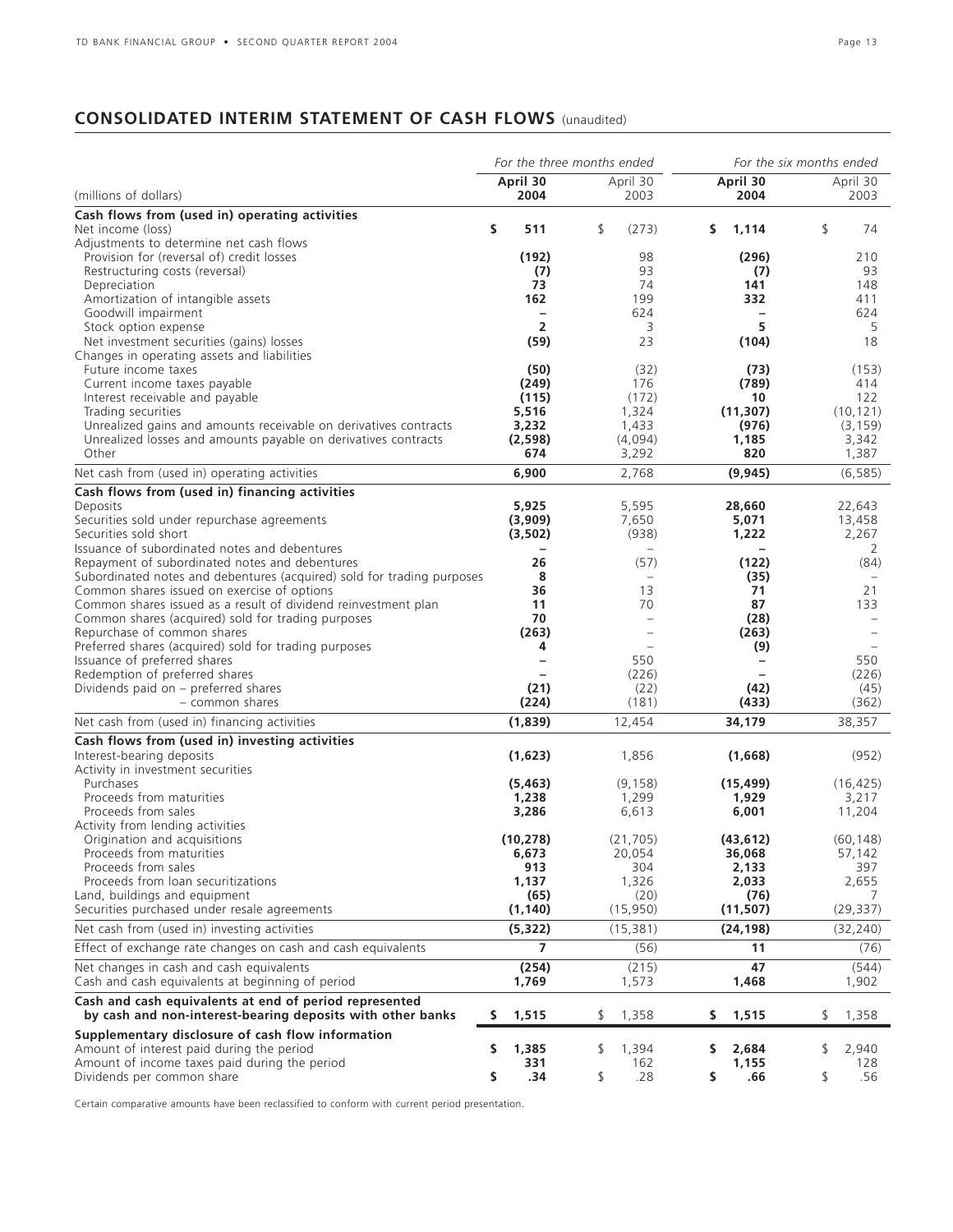# **CONSOLIDATED INTERIM STATEMENT OF CHANGES IN SHAREHOLDERS' EQUITY** (unaudited)

|                                                                                                                                                                                                                                                                                                     | For the six months ended                         |                                     |  |  |  |  |
|-----------------------------------------------------------------------------------------------------------------------------------------------------------------------------------------------------------------------------------------------------------------------------------------------------|--------------------------------------------------|-------------------------------------|--|--|--|--|
| (millions of dollars)                                                                                                                                                                                                                                                                               | April 30<br>2004                                 | April 30<br>2003                    |  |  |  |  |
| <b>Preferred shares</b><br>Balance at beginning of period<br>Translation adjustment on shares issued in a foreign currency<br>Proceeds from share issues<br>Share redemptions<br>Impact of shares (acquired) sold for trading purposes (Note 1 (c))                                                 | \$<br>1,535<br>(9)                               | \$<br>1,485<br>(23)<br>550<br>(226) |  |  |  |  |
| Balance at end of period                                                                                                                                                                                                                                                                            | 1,526                                            | 1.786                               |  |  |  |  |
| <b>Common shares</b><br>Balance at beginning of period<br>Proceeds from shares issued on exercise of options<br>Proceeds from shares issued as a result of dividend reinvestment plan<br>Impact of shares (acquired) sold for trading purposes (Note 1 (c))<br>Repurchase of common shares (Note 5) | 3.179<br>71<br>87<br>(28)<br>(28)                | 2.846<br>21<br>133                  |  |  |  |  |
| Balance at end of period                                                                                                                                                                                                                                                                            | 3,281                                            | 3.000                               |  |  |  |  |
| <b>Contributed surplus</b><br>Balance at beginning of period<br>Stock option expense                                                                                                                                                                                                                | 9<br>5                                           | 5<br>5                              |  |  |  |  |
| Balance at end of period                                                                                                                                                                                                                                                                            | 14                                               |                                     |  |  |  |  |
| Foreign currency translation adjustments<br>Balance at beginning of period<br>Foreign exchange gains (losses) from investments in subsidiaries and other items<br>Foreign exchange gains (losses) from hedging activities<br>(Provision for) benefit of income taxes                                | (130)<br>491<br>(480)<br>135                     | 418<br>(839)<br>800<br>(243)        |  |  |  |  |
| Balance at end of period                                                                                                                                                                                                                                                                            | 16                                               | 136                                 |  |  |  |  |
| <b>Retained earnings</b><br>Balance at beginning of period<br>Net income<br>Preferred dividends<br>Common dividends<br>Termination of equity based compensation plan<br>Premium paid on repurchase of common shares (Note 5)<br>Other                                                               | 8,518<br>1.114<br>(42)<br>(433)<br>(24)<br>(235) | 8,292<br>74<br>(45)<br>(362)<br>(6) |  |  |  |  |
| Balance at end of period                                                                                                                                                                                                                                                                            | 8,898                                            | 7,953                               |  |  |  |  |
| <b>Total common equity</b>                                                                                                                                                                                                                                                                          | 12,209                                           | 11,094                              |  |  |  |  |
| Total shareholders' equity                                                                                                                                                                                                                                                                          | \$13,735                                         | \$12.880                            |  |  |  |  |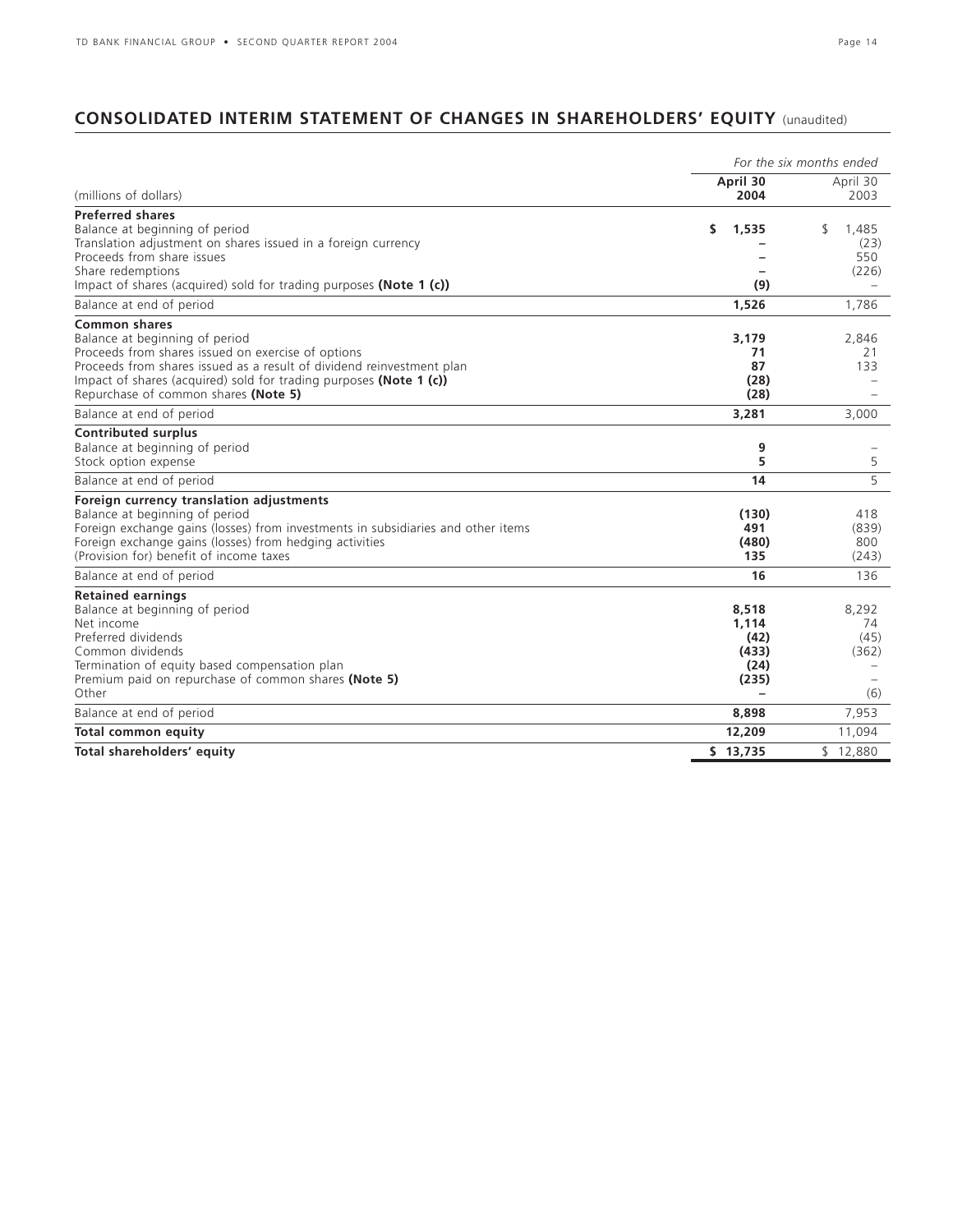# **NOTES TO CONSOLIDATED INTERIM FINANCIAL STATEMENTS** (unaudited)

*These Consolidated Interim Financial Statements should be read in conjunction with the Bank's Consolidated Financial Statements for the year ended October 31, 2003. The Consolidated Interim Financial Statements have been prepared in accordance with Canadian generally accepted accounting principles and follow the same accounting policies and methods of application as the Bank's Consolidated Financial Statements for the year ended October 31, 2003 except as discussed in Note 1. The Consolidated Interim Financial Statements include all adjustments which are, in the opinion of management, necessary to a fair presentation of the results for the periods presented.*

### **Note 1:** Changes in accounting policy

#### **(a) Hedging relationships**

As of November 1, 2003, the Bank prospectively adopted the Canadian Institute of Chartered Accountants (CICA) accounting guideline on hedging relationships. This guideline sets out the criteria that must be met in order to apply hedge accounting for derivatives and is based on many of the principles outlined in the U.S. standard relating to derivative instruments and hedging activities. Specifically, the guideline provides detailed guidance on the identification, designation, documentation and effectiveness of hedging relationships, for purposes of applying hedge accounting, and the discontinuance of hedge accounting.

The Bank's non-trading derivatives that have been designated in a hedging relationship have been considered effective under the guideline. However, ineffective hedging relationships and hedges not designated in a hedging relationship have been carried at fair value and will result in earnings volatility. The earnings impact of derivatives not qualifying for hedge accounting was a \$30 million after-tax loss for the six months ended April 30, 2004.

As a result of implementing the guideline, the Bank's credit default swap portfolio with a November 1, 2003 notional value of \$4 billion no longer qualifies for hedge accounting and has been carried at fair value. The resulting transitional loss of \$32 million has been deferred and will be recognized in income in the same period as the corresponding gains, losses, revenues or expenses associated with the original hedged item.

Also, as of November 1, 2003, the Bank changed its accounting policy for interest rate commitments to account for them at fair value. The corresponding hedges of the interest rate commitments are also carried at fair value. The upfront commitment cost, net of pay offs, is deferred and amortized over the life of the underlying mortgage. The Bank does not expect any earnings volatility to result from this change in accounting policy.

#### **(b) Equity-linked deposit contracts**

As of November 1, 2003, the Bank prospectively adopted a new CICA accounting guideline on equity-linked deposit contracts. The guideline pertains to certain of the Bank's deposit obligations that vary according to the performance of certain equity levels or indices, may be subject to a guaranteed minimum redemption amount and have an embedded derivative. As a result, the Bank accounts for the embedded derivative of such variable obligations at fair value with changes in fair value reflected in income as they arise. A transition adjustment of \$103 million was completely offset by the recognition of the fair value of derivatives used to hedge the derivative embedded in the equity-linked deposit contract. The Bank does not expect any future earnings volatility to result from this change in accounting policy, as the embedded derivatives are effectively hedged.

#### **(c) Generally accepted accounting principles**

As of November 1, 2003, the Bank prospectively adopted a new CICA accounting standard on generally accepted accounting principles. The new accounting standard establishes standards for financial reporting and describes what constitutes Canadian generally accepted accounting principles and its sources. The standard also provides guidance on sources to consult when selecting accounting policies and determining appropriate disclosures, when a matter is not dealt with explicitly in the primary sources of generally accepted accounting principles. The new accounting standard resulted in shares of the Bank held as economic hedges in the Bank's trading portfolio being reclassified from trading assets to a deduction from common equity. For the six months ended April 30, 2004, the Bank deducted \$37 million from equity related to shares of the Bank held by Wholesale Banking. The effect of this change is not material to the Consolidated Interim Statement of Operations.

#### **(d) Impairment of long-lived assets**

As of November 1, 2003, the Bank prospectively adopted the CICA accounting standard on impairment of long-lived assets. The new standard requires that impairment of long-lived assets be measured as the amount by which the asset's carrying value exceeds fair value. There was no impairment of the Bank's long-lived assets under the new standard.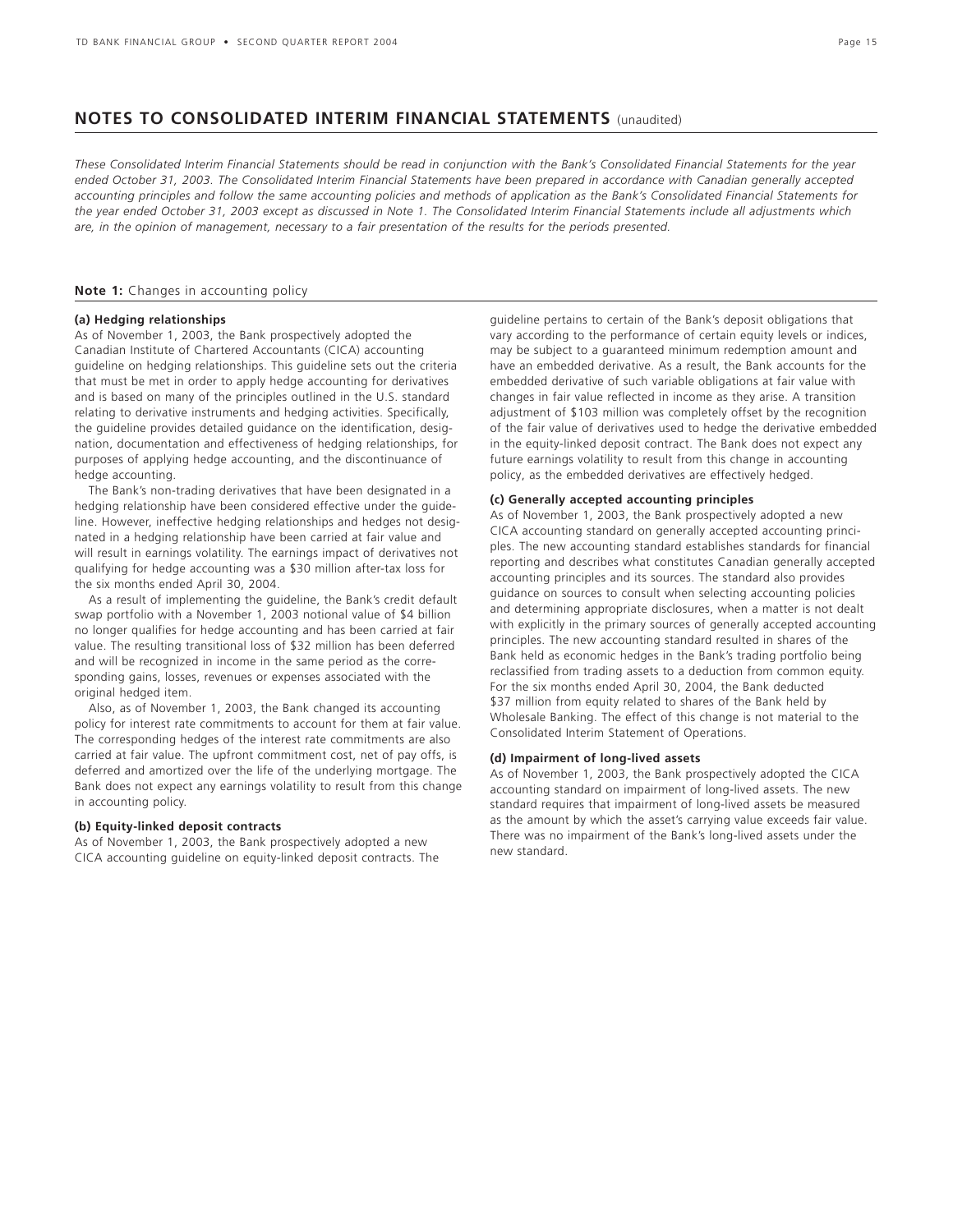#### **Note 2:** Allowance for credit losses

The Bank's allowance for credit losses at April 30, 2004 and April 30, 2003 is shown in the table below.

| April 30, 2004 |                                           |                              |      |                      |                 |                       | April 30, 2003        |                      |                       |         |  |  |
|----------------|-------------------------------------------|------------------------------|------|----------------------|-----------------|-----------------------|-----------------------|----------------------|-----------------------|---------|--|--|
|                |                                           |                              |      |                      |                 | <b>Total</b>          | Specific<br>allowance | General<br>allowance | Sectoral<br>allowance | Total   |  |  |
| S.             | 487                                       |                              | 984  | s                    | 541             | \$2,012               | \$1,074               | \$1,141              | \$1,285               | \$3,500 |  |  |
|                | 171                                       |                              | (67) |                      | (400)           | (296)                 | 210                   |                      |                       | 210     |  |  |
|                |                                           |                              | -    |                      | (3)             |                       | 406                   |                      | (406)                 |         |  |  |
|                | (391)                                     |                              |      |                      | $\qquad \qquad$ | (391)                 | (367)                 |                      |                       | (367)   |  |  |
|                | 61                                        |                              | -    |                      | 99              | 160                   | 58                    |                      |                       | 58      |  |  |
|                | 15                                        |                              |      |                      | (9)             | 6                     | (71)                  |                      | (66)                  | (137)   |  |  |
|                | 346                                       |                              | 917  | s                    | 228             | \$1,491               | \$1,310               | \$1,141              | 813<br>₿              | \$3,264 |  |  |
|                | Provision for (reversal of) credit losses | <b>Specific</b><br>allowance |      | General<br>allowance |                 | Sectoral<br>allowance |                       |                      |                       |         |  |  |

<sup>1</sup> For the six months ended April 30, 2004, there were no write-offs

related to restructured loans (six months ended April 30, 2003 – \$24 million).

#### **Note 3:** Loan securitizations

The following table summarizes the Bank's securitization activity for the three months ended April 30, 2004 and April 30, 2003. In most cases the Bank retained the responsibility for servicing the assets securitized.

|                                                                 |                                         | April 30, 2004                                                 | April 30, 2003 |    |                                  |               |                          |                                                     |  |
|-----------------------------------------------------------------|-----------------------------------------|----------------------------------------------------------------|----------------|----|----------------------------------|---------------|--------------------------|-----------------------------------------------------|--|
| (millions of dollars)                                           | <b>Residential</b><br>mortgage<br>loans | <b>Credit Commercial</b><br>mortgage<br>card<br>loans<br>loans |                |    | Residential<br>mortgage<br>loans | card<br>loans |                          | Credit Commercial<br>mortgage<br>loans <sup>1</sup> |  |
| Proceeds from new securitizations                               | \$1,099                                 | \$1.500                                                        |                | 81 | \$1.361                          |               |                          |                                                     |  |
| Retained rights to future excess interest                       | 32                                      | 27                                                             |                |    | 23                               |               |                          |                                                     |  |
| Gain on sale, net of transaction fees and expenses <sup>2</sup> | 23                                      | 25                                                             |                |    | 10                               |               | $\overline{\phantom{m}}$ |                                                     |  |
| Cash flows received on interests retained                       | 35                                      | -                                                              |                |    |                                  |               |                          |                                                     |  |

<sup>1</sup> The Bank retained the rights to future excess interest, subordinated tranches

and a cash reserve account on all securitized commercial mortgages.

<sup>2</sup> For residential mortgage loans and commercial mortgages, the gain on sale is

before the effects of hedges on assets sold. This is not applicable for other assets.

The key assumptions used to value the sold and retained interests are shown in the table below.

|                                     |                                         |                                           | April 30, 2004    |                                  | April 30, 2003                     |                   |  |
|-------------------------------------|-----------------------------------------|-------------------------------------------|-------------------|----------------------------------|------------------------------------|-------------------|--|
|                                     | <b>Residential</b><br>mortgage<br>loans | <b>Credit Commercial</b><br>card<br>loans | mortgage<br>loans | Residential<br>mortgage<br>loans | Credit Commercial<br>card<br>loans | mortgage<br>loans |  |
| Prepayment rate <sup>1</sup>        | 20.0%                                   | 39.4%                                     | $-$ %             | 20.0%                            | $-$ %                              | 5.0%              |  |
| Excess spread                       | .8                                      |                                           | -                 |                                  |                                    |                   |  |
| Discount rate                       | 4.6                                     | 4.4                                       | 4.7               | 6.7                              | $\qquad \qquad -$                  | 4.8               |  |
| Expected credit losses <sup>2</sup> | -                                       | 3.3                                       | .06               |                                  | $\hspace{0.05cm}$                  | .06               |  |

<sup>1</sup> Represents monthly prepayment rate for credit card loans.

<sup>2</sup> There are no expected credit losses for residential mortgage loans as these

mortgages are government guaranteed.

During the second quarter 2004, there were maturities of previously securitized loans and receivables of \$1,543 million (Q2, 2003 –

\$57 million). As a result, the net proceeds from loan securitizations were \$1,137 million (Q2, 2003 – \$1,326 million).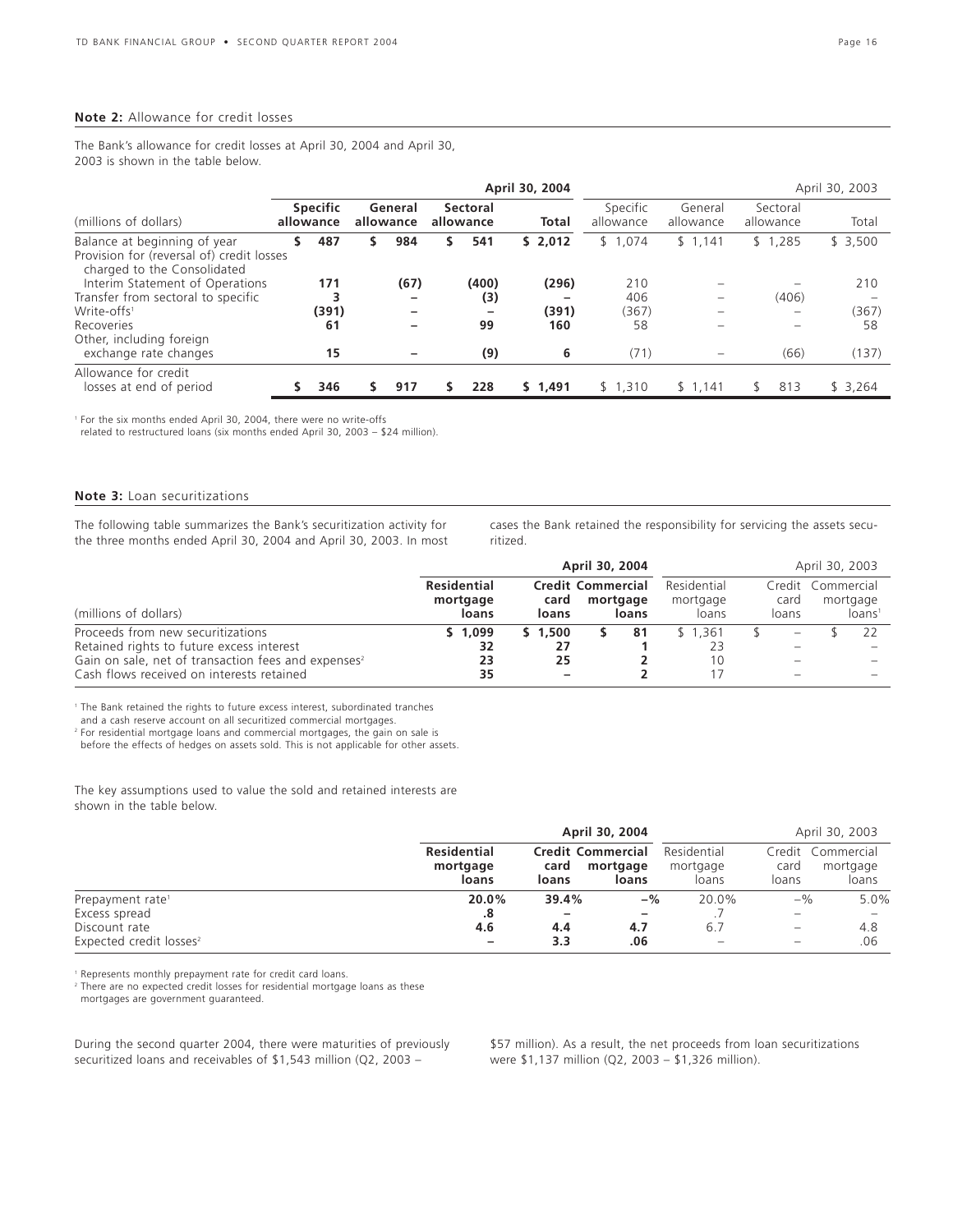#### **Note 4:** Subordinated notes and debentures

On December 15, 2003, the Bank repaid \$150 million of 8.0% subordinated debentures that matured.

#### **Note 5:** Capital stock

| (thousands of shares)                                                           | April 30<br>2004 | Oct. 31<br>2003 |
|---------------------------------------------------------------------------------|------------------|-----------------|
| Preferred shares' issued by the Bank:                                           |                  |                 |
| Class $A -$ Series H                                                            | 8,650            | 9.000           |
| Class A – Series I                                                              | 16               | 16              |
| Class $A - Series$ J                                                            | 16,384           | 16,384          |
| Class A – Series M                                                              | 14,000           | 14,000          |
| Class A - Series N                                                              | 8,000            | 8,000           |
| Preferred shares issued by TD Mortgage<br>Investment Corporation:               |                  |                 |
| Series A                                                                        | 350              | 350             |
| Common shares <sup>2</sup> – outstanding<br>Options to purchase common shares - | 655,309          | 656.261         |
| outstanding                                                                     | 23,200           | 24,380          |

1 350 preferred shares held by Bank subsidiaries have been deducted from equity.

<sup>2</sup> 730 common shares held by Bank subsidiaries have been deducted from equity.

On March 2, 2004, the Bank commenced a normal course issuer bid, effective for up to one year, to repurchase for cancellation up to 10 million common shares, representing approximately 1.5% of the Bank's outstanding common shares. A copy of the notice of the bid may be obtained, without charge by contacting the Shareholder Relations department as set out on page 3 of this report. During the second quarter 2004, 5.7 million shares were repurchased at a cost of \$263 million.

On May 3, 2004, the Bank redeemed and cancelled all the outstanding Class A First Preferred Shares, Series H at the price of \$25.00 per share together with declared and unpaid dividends of \$0.014589 per share for the three day period ended May 3, 2004.

For the six months ended April 30, 2004, the Bank recognized a compensation expense of \$5 million for stock option awards in the Consolidated Interim Statement of Operations. The fair value of options granted was estimated at the date of grant using the Black-Scholes valuation model with the following assumptions: risk-free rate of 4.10%, expected option life of 5.0 years, expected volatility of 27.6% and expected dividend yield of 2.93%. During the six months ended April 30, 2004, 2.4 million of options were granted with a weighted average fair value of \$9.26 per option.

#### **Note 6:** Segmented information

The Bank's operations and activities are organized around the following businesses: Personal and Commercial Banking, Wholesale Banking and Wealth Management. Results for these segments for

the three and six months ended April 30, 2004 and April 30, 2003 are presented in the following tables.

### **Results by business segment**

.

| (millions of dollars)                                                                                                                                                                                | <b>Commercial Banking</b>   | Personal and             |                                | Wholesale<br>Banking <sup>1,2</sup> |                                                 | Wealth<br><b>Management</b>                        |                               | Corporate <sup>1,2</sup>  |                                    | Total                         |
|------------------------------------------------------------------------------------------------------------------------------------------------------------------------------------------------------|-----------------------------|--------------------------|--------------------------------|-------------------------------------|-------------------------------------------------|----------------------------------------------------|-------------------------------|---------------------------|------------------------------------|-------------------------------|
| For the three months ended                                                                                                                                                                           | Apr. 30<br>2004             | Apr. 30<br>2003          | Apr. 30<br>2004                | Apr. 30<br>2003                     | Apr. 30<br>2004                                 | Apr. 30<br>2003                                    | Apr. 30<br>2004               | Apr. 30<br>2003           | Apr. 30<br>2004                    | Apr. 30<br>2003               |
| Net interest income<br>Provision for (reversal of) credit losses<br>Other income<br>Non-interest expenses before<br>amortization of intangibles                                                      | \$1,011<br>87<br>520<br>909 | 999<br>104<br>429<br>852 | \$.<br>431<br>10<br>156<br>336 | 368<br>2<br>115<br>716              | \$125<br>$\overline{\phantom{0}}$<br>583<br>544 | \$<br>95<br>$\overline{\phantom{a}}$<br>388<br>761 | \$ (83)<br>(289)<br>26<br>320 | \$(17)<br>(8)<br>36<br>36 | \$1,484<br>(192)<br>1,285<br>2,109 | \$1,445<br>98<br>968<br>2,365 |
| Income (loss) before provision for (benefit of)<br>income taxes and non-controlling interest<br>Provision for (benefit of) income taxes<br>Non-controlling interest in net income<br>of subsidiaries | 535<br>178                  | 472<br>166               | 241<br>74                      | (235)<br>(102)                      | 164<br>58                                       | (278)<br>21                                        | (88)<br>(99)<br>23            | (9)<br>(12)<br>23         | 852<br>211<br>23                   | (50)<br>73<br>23              |
| Net income (loss) - before<br>amortization of intangibles                                                                                                                                            | 357<br>S.                   | \$.<br>306               | 167<br>S.                      | \$(133)                             | \$106                                           | $$^{(299)}$                                        | \$ (12)                       | \$ (20)                   | 618<br>s                           | (146)<br>\$                   |
| Amortization of intangibles,<br>net of income taxes                                                                                                                                                  |                             |                          |                                |                                     |                                                 |                                                    |                               |                           | 107                                | 127                           |
| Net income (loss) – reported basis                                                                                                                                                                   |                             |                          |                                |                                     |                                                 |                                                    |                               |                           | 511<br>S.                          | (273)<br>S.                   |
| Total assets (billions of dollars)<br>- balance sheet<br>- securitized                                                                                                                               | \$118.8<br>28.3             | \$113.7<br>22.5          | \$153.0                        | \$168.5<br>.2                       | \$25.4                                          | \$20.0                                             | \$15.1<br>(9.5)               | \$19.4<br>(6.4)           | \$312.3<br>18.8                    | \$321.6<br>16.3               |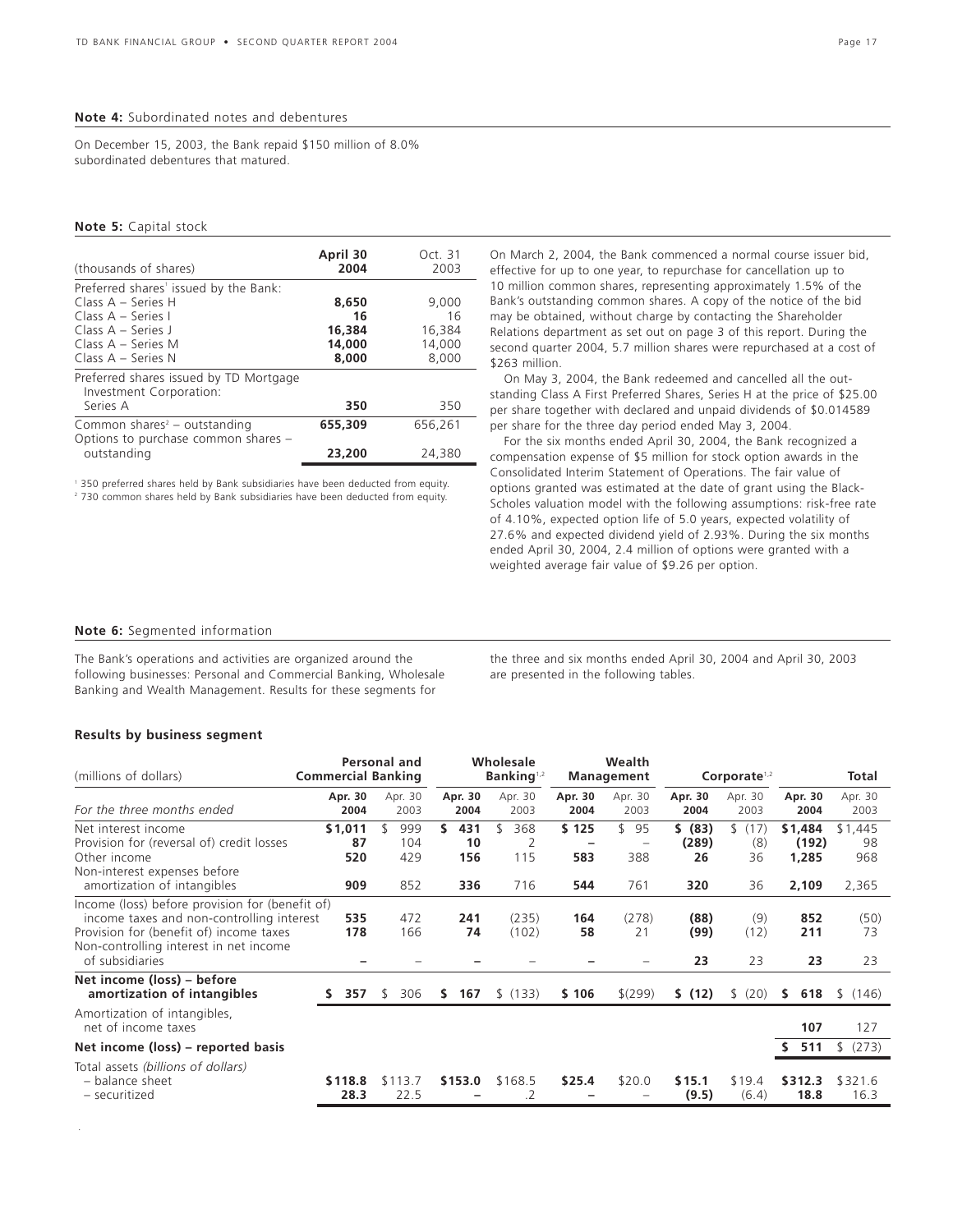| (millions of dollars)                                                                                                                                                                                | Personal and<br><b>Commercial Banking</b> |                                |    |                         | Wholesale<br>Banking $1,2$                 | Wealth<br><b>Management</b> |                       | Corporate $1,2$               |                       |                                    |   | Total                            |
|------------------------------------------------------------------------------------------------------------------------------------------------------------------------------------------------------|-------------------------------------------|--------------------------------|----|-------------------------|--------------------------------------------|-----------------------------|-----------------------|-------------------------------|-----------------------|------------------------------------|---|----------------------------------|
| For the six months ended                                                                                                                                                                             | Apr. 30<br>2004                           | Apr. 30<br>2003                |    | Apr. 30<br>2004         | Apr. 30<br>2003                            | Apr. 30<br>2004             | Apr. 30<br>2003       | Apr. 30<br>2004               | Apr. 30<br>2003       | Apr. 30<br>2004                    |   | Apr. 30<br>2003                  |
| Net interest income<br>Provision for (reversal of) credit losses<br>Other income<br>Non-interest expenses before<br>amortization of intangibles                                                      | \$2,049<br>193<br>1,006<br>1,793          | \$2,031<br>227<br>862<br>1,717 | S. | 825<br>17<br>382<br>688 | ፍ<br>661<br>$\overline{4}$<br>412<br>1,059 | \$243<br>1,140<br>1,043     | \$201<br>856<br>1,266 | \$(157)<br>(506)<br>70<br>340 | \$ (58)<br>(21)<br>68 | \$2,960<br>(296)<br>2,598<br>3,864 |   | \$2,835<br>210<br>2,137<br>4,110 |
| Income (loss) before provision for (benefit of)<br>income taxes and non-controlling interest<br>Provision for (benefit of) income taxes<br>Non-controlling interest in net income<br>of subsidiaries | 1,069<br>353                              | 949<br>334                     |    | 502<br>154              | 10<br>(14)                                 | 340<br>119                  | (209)<br>52           | 79<br>(82)<br>46              | (98)<br>(100)<br>46   | 1,990<br>544<br>46                 |   | 652<br>272<br>46                 |
| Net income (loss) – before<br>amortization of intangibles                                                                                                                                            | 716<br>ς                                  | 615<br>\$.                     | S. | 348                     | 24<br>S                                    | \$221                       | \$(261)               | \$115                         | \$ (44)               | \$1,400                            | S | 334                              |
| Amortization of intangibles,<br>net of income taxes<br>Net income – reported basis                                                                                                                   |                                           |                                |    |                         |                                            |                             |                       |                               |                       | 286<br>\$1,114                     | S | 260<br>74                        |
| <sup>1</sup> The Wholesale Banking and Corporate segment results have been restated to<br>reflect the transfer of the non-core lending portfolio to the Corporate segment.                           |                                           |                                |    |                         |                                            |                             |                       |                               |                       |                                    |   |                                  |

<sup>2</sup> The taxable equivalent basis adjustment is reflected in the Wholesale Banking

segment's results and eliminated in the Corporate segment.

# **Note 7:** Acquisitions

On April 1, 2004, the Bank acquired the Canadian personal property and casualty operations of Boston-based Liberty Mutual Group. The impact of this acquisition is not material to the Bank.

# **Note 8:** Reconciliation of Canadian and United States generally accepted accounting principles

The accounting principles followed by the Bank including the accounting requirements of the Superintendent of Financial Institutions Canada conform with Canadian generally accepted accounting principles (Canadian GAAP).

Significant differences between Canadian GAAP and United States generally accepted accounting principles (U.S. GAAP) are described in the Bank's 2003 Annual Report with their impact detailed below.

# **Net Income (Loss)**

*For the six months ended April 30*

| (millions of dollars)                                                                                                                                                                                   |    | 2004                              | 2003                    |
|---------------------------------------------------------------------------------------------------------------------------------------------------------------------------------------------------------|----|-----------------------------------|-------------------------|
| Net income based on Canadian GAAP<br>Employee future benefits<br>Restructuring costs<br>Securitizations                                                                                                 | s  | 1,114<br>(1)<br>(5)               | 74<br>(3)<br>(7)<br>(4) |
| Non-controlling interest in TD Mortgage Investment Corporation<br>Available for sale securities<br>Derivative instruments and hedging activities<br>Guarantees<br>Asset retirement obligations<br>Other |    | (11)<br>(74)<br>(9)<br>(2)<br>(4) | (12)<br>79<br>17<br>(3) |
| Net income based on U.S. GAAP<br>Preferred dividends                                                                                                                                                    |    | 1,010<br>31                       | 141<br>33               |
| Net income applicable to common shares based on U.S. GAAP                                                                                                                                               |    | 979                               | 108                     |
| Average number of common shares outstanding (millions)<br>Basic - U.S. GAAP<br>- Canadian GAAP                                                                                                          |    | 649.8<br>655.8                    | 647.0<br>647.0          |
| Diluted - U.S. GAAP<br>- Canadian GAAP                                                                                                                                                                  |    | 654.9<br>660.9                    | 651.0<br>651.0          |
| Basic earnings per common share - U.S. GAAP<br>– Canadian GAAP                                                                                                                                          | \$ | 1.51<br>1.63                      | \$<br>.17<br>.04        |
| Diluted earnings per common share - U.S. GAAP<br>- Canadian GAAP                                                                                                                                        | \$ | 1.49<br>1.62                      | \$<br>.17<br>.04        |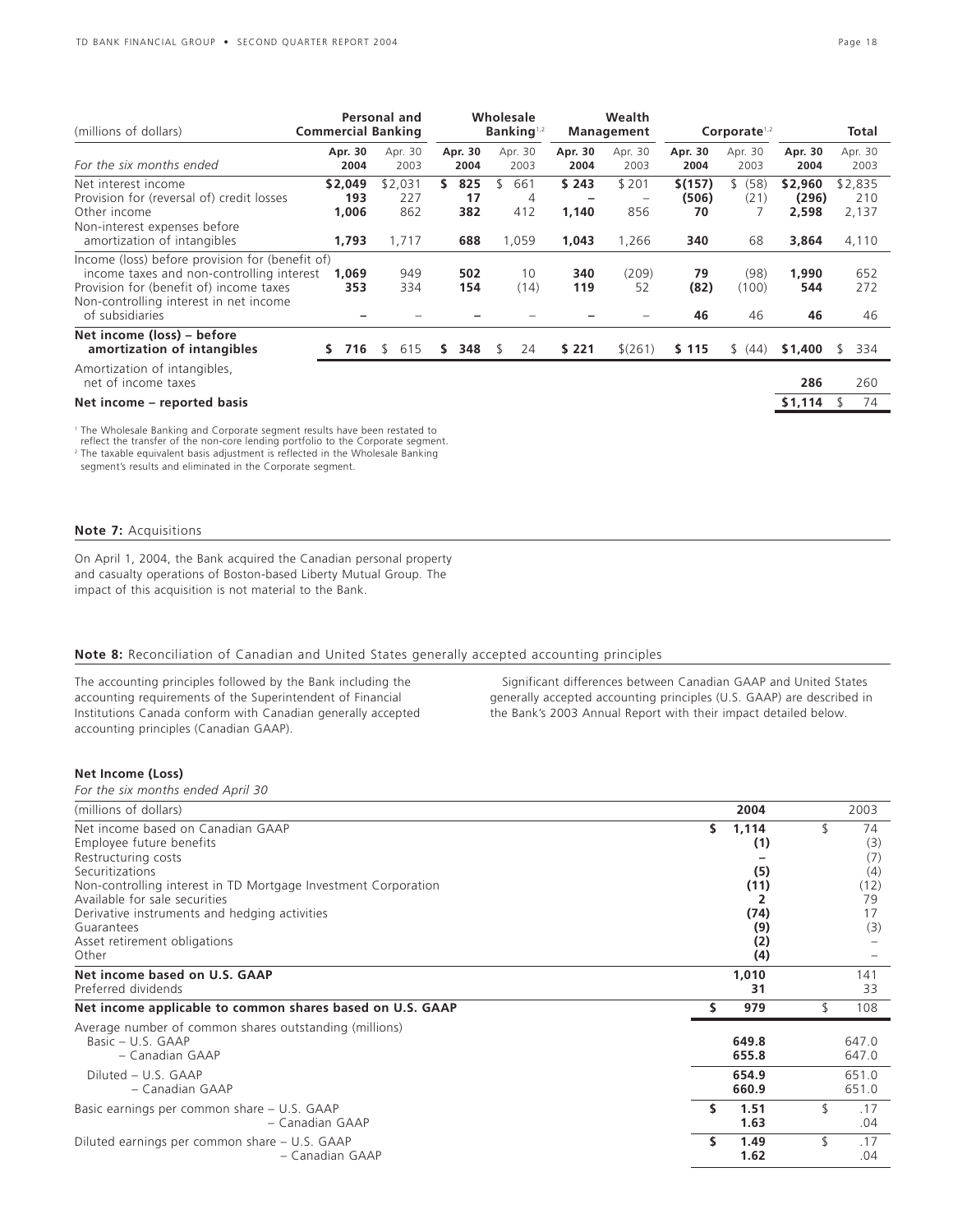#### **Consolidated Interim Statement of Comprehensive Income (Loss)** *For the six months ended April 30*

| you the six months chucu Apin bo                                                    |         |       |
|-------------------------------------------------------------------------------------|---------|-------|
| (millions of dollars)                                                               | 2004    | 2003  |
| Net income based on U.S. GAAP                                                       | \$1,010 | 141   |
| Other comprehensive income (loss), net of income taxes                              |         |       |
| Net change in unrealized gains and losses on available for sale securities          | 10      | 74    |
| Reclassification to earnings in respect of available for sale securities            |         | (86)  |
| Change in unrealized foreign currency translation gains and losses                  | 146     | (282) |
| Change in gains and losses on derivative instruments designated as cash flow hedges | (144)   |       |
| Reclassification to earnings of gains and losses on cash flow hedges                | 27      | 35    |
| Comprehensive income (loss)                                                         | 1,053   | (113) |

#### **Condensed Consolidated Interim Balance Sheet**

*As at April 30*

| (millions of dollars)                      |             |    |             | 2004        |            |               | 2003        |
|--------------------------------------------|-------------|----|-------------|-------------|------------|---------------|-------------|
|                                            | Canadian    |    |             | U.S.        | Canadian   |               | U.S.        |
|                                            | <b>GAAP</b> |    | Adjustments | <b>GAAP</b> | GAAP       | Adjustments   | GAAP        |
| <b>Assets</b>                              |             |    |             |             |            |               |             |
| Cash resources and other                   | 9,434<br>s  | s  |             | 9,434       | 6,946<br>S | \$<br>-       | 6,946<br>\$ |
| Securities purchased under resale          | 28,982      |    |             | 28,982      | 42,397     |               | 42,397      |
| Securities                                 | 98,645      |    | 2,397       | 101.042     | 94,304     | 1,591         | 95,895      |
| Loans (net)                                | 121,732     |    | 9,318       | 131,050     | 122,371    | 5,553         | 127,924     |
| Derivatives' market revaluation            | 29,427      |    | 2,025       | 31,452      | 28,898     | 3,737         | 32,635      |
| Other assets                               | 24,085      |    | 278         | 24,363      | 26,736     | 118           | 26,854      |
| <b>Total assets</b>                        | \$312,305   | S. | 14,018      | \$326,323   | \$321,652  | 10,999<br>\$  | \$ 332,651  |
| <b>Liabilities</b>                         |             |    |             |             |            |               |             |
| Deposits                                   | \$211,540   | s. | 350         | \$211,890   | \$211,833  | \$<br>-       | \$211,833   |
| Derivatives' market revaluation            | 29,185      |    | 1,068       | 30,253      | 29,296     | 4,138         | 33,434      |
| Other liabilities                          | 50,865      |    | 3,209       | 54.074      | 62,132     | 803           | 62,935      |
| Subordinated notes and other               | 5,730       |    | 9,486       | 15,216      | 4,261      | 5,613         | 9,874       |
| Non-controlling interest                   | 1,250       |    | 15          | 1,265       | 1,250      | 350           | 1,600       |
| Total liabilities                          | 298,570     |    | 14,128      | 312,698     | 308,772    | 10,904        | 319,676     |
| Shareholders' equity                       |             |    |             |             |            |               |             |
| Preferred shares                           | 1,526       |    | (350)       | 1,176       | 1,786      | (350)         | 1,436       |
| Common shares                              | 3,281       |    | (204)       | 3,077       | 3,000      | 12            | 3,012       |
| Contributed surplus                        | 14          |    | 4           | 18          | 5          | 27            | 32          |
| Foreign currency translation               | 16          |    | 28          | 44          | 136        | (92)          | 44          |
| Retained earnings                          | 8,898       |    | 157         | 9,055       | 7,953      | 216           | 8,169       |
| Accumulated other comprehensive income     |             |    | 255         | 255         |            | 282           | 282         |
| Total shareholders' equity                 | 13,735      |    | (110)       | 13,625      | 12,880     | 95            | 12,975      |
| Total liabilities and shareholders' equity | \$312,305   | s  | 14,018      | \$326,323   | \$321,652  | 10,999<br>\$. | \$ 332,651  |

#### **Consolidation of variable interest entities**

As of January 31, 2004, the Bank prospectively adopted the U.S. interpretation on the consolidation of variable interest entities (VIEs). The interpretation required the Bank to identify VIEs in which it has an interest, determine whether it is the primary beneficiary of such entities and if so, consolidate them.

As a result of this interpretation, the Bank consolidated \$6 billion in assets as at April 30, 2004. This adjustment consisted of multiseller conduits where the Bank assists clients in securitizing their financial assets through VIEs administered through the Bank. The

Bank consolidated these VIEs given that it absorbs the majority of their expected losses through its provision of liquidity, credit enhancement and swap facilities as well as through the variability of certain fees received. The creditors have recourse to all the assets in the VIEs but not the general credit of the Bank. The net income impact of this adjustment was not significant.

The Bank also holds significant variable interests in certain VIEs where it is not considered the primary beneficiary. The first of these is a multi-seller conduit which the Bank created in fiscal 1999 with \$2 billion of assets. While probability of loss is negligible, the Bank's